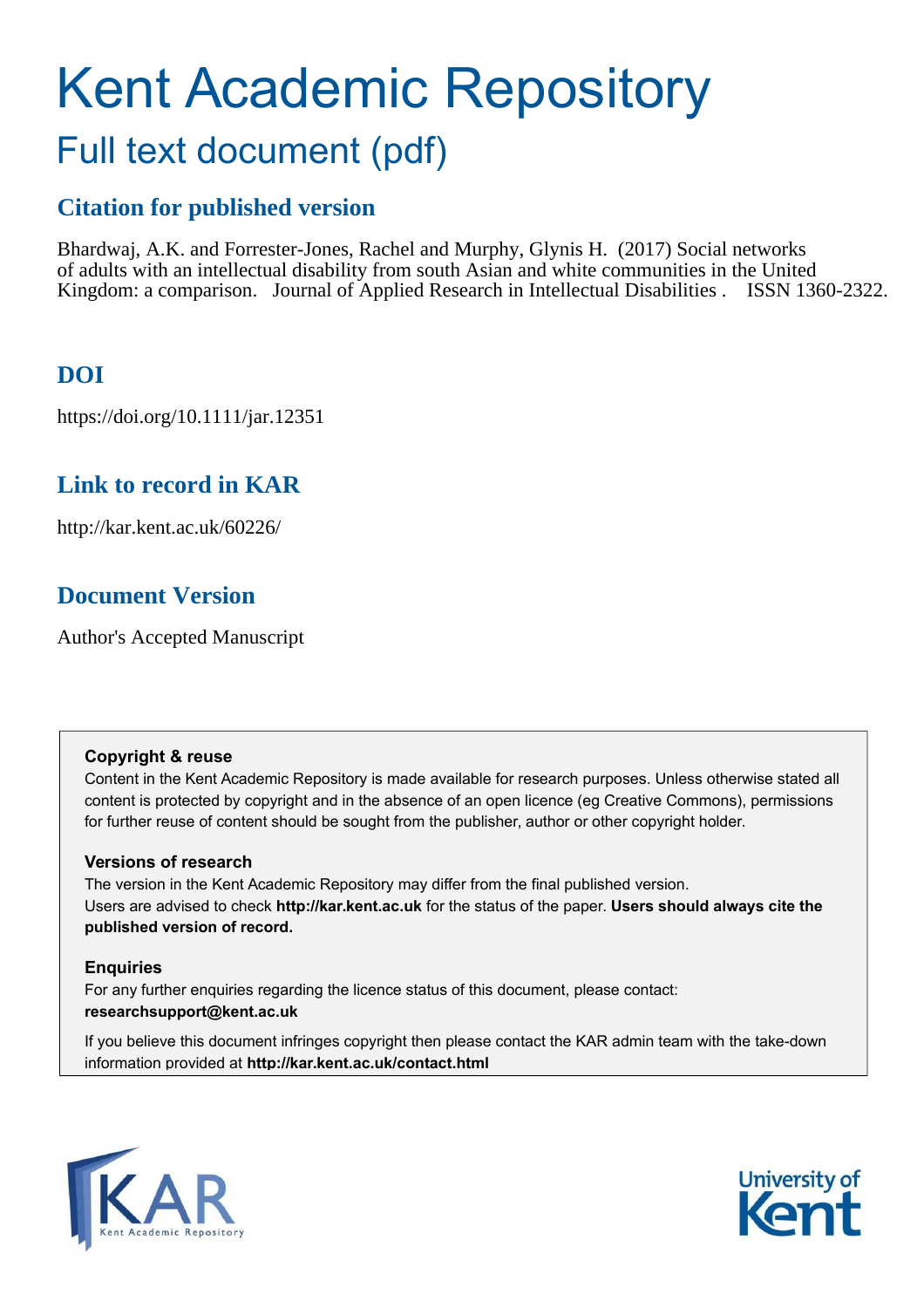# **Title: Social networks of adults with an intellectual disability from south Asian and white communities in the United Kingdom: a comparison**

### **Authors:**

Bhardwaj, A.K., PhD

Forrester-Jones, R. V. E., PhD

Murphy, G. H., PhD

#### **Affiliations:**

Tizard Centre, University of Kent, Canterbury, UK

#### **Correspondence:**

Dr Anjali Bhardwaj

Tizard Centre

University of Kent

Canterbury, Kent, CT2 7LR

United Kingdom

anjali.bhardwaj1984@gmail.com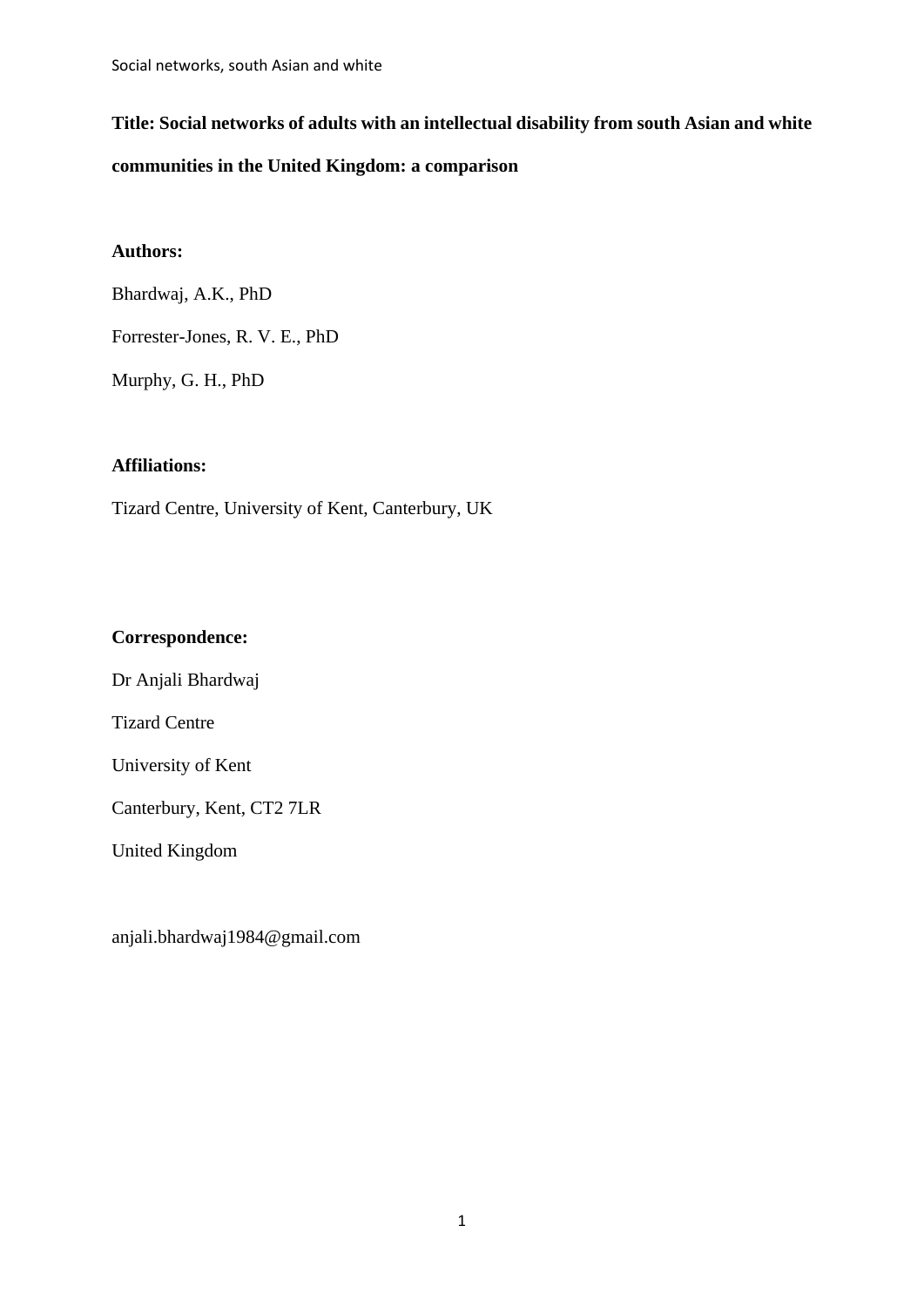#### **ABSTRACT**

Background Little research exists comparing the social networks of people with intellectual disability (ID) from south Asian and white backgrounds. This UK study reports on the barriers that south Asian people with ID face in relation to social inclusion compared to their white counterparts.

Materials and Methods. A mixed-methods research design was adopted to explore the social lives of 27 men (15 white; 12 South Asian) and 20 women (10 white; 10 South Asian with ID). Descriptive and parametric tests were used to analyse the quantitative data.

Results The average network size of the whole group was 32 members. South Asian participants had more family members whilst white participants had more service users and staff in their networks; 96% network members from white ID group were also of white background, whilst the south Asian group had mixed ethnic network members.

Conclusions Social networks of individuals with ID in this study were found to be larger overall in comparison to previous studies, whilst network structure differed between the white and south Asian population. These differences have implications relating to future service planning and appropriateness of available facilities.

**Keywords** intellectual disability, social networks, social inclusion, south Asian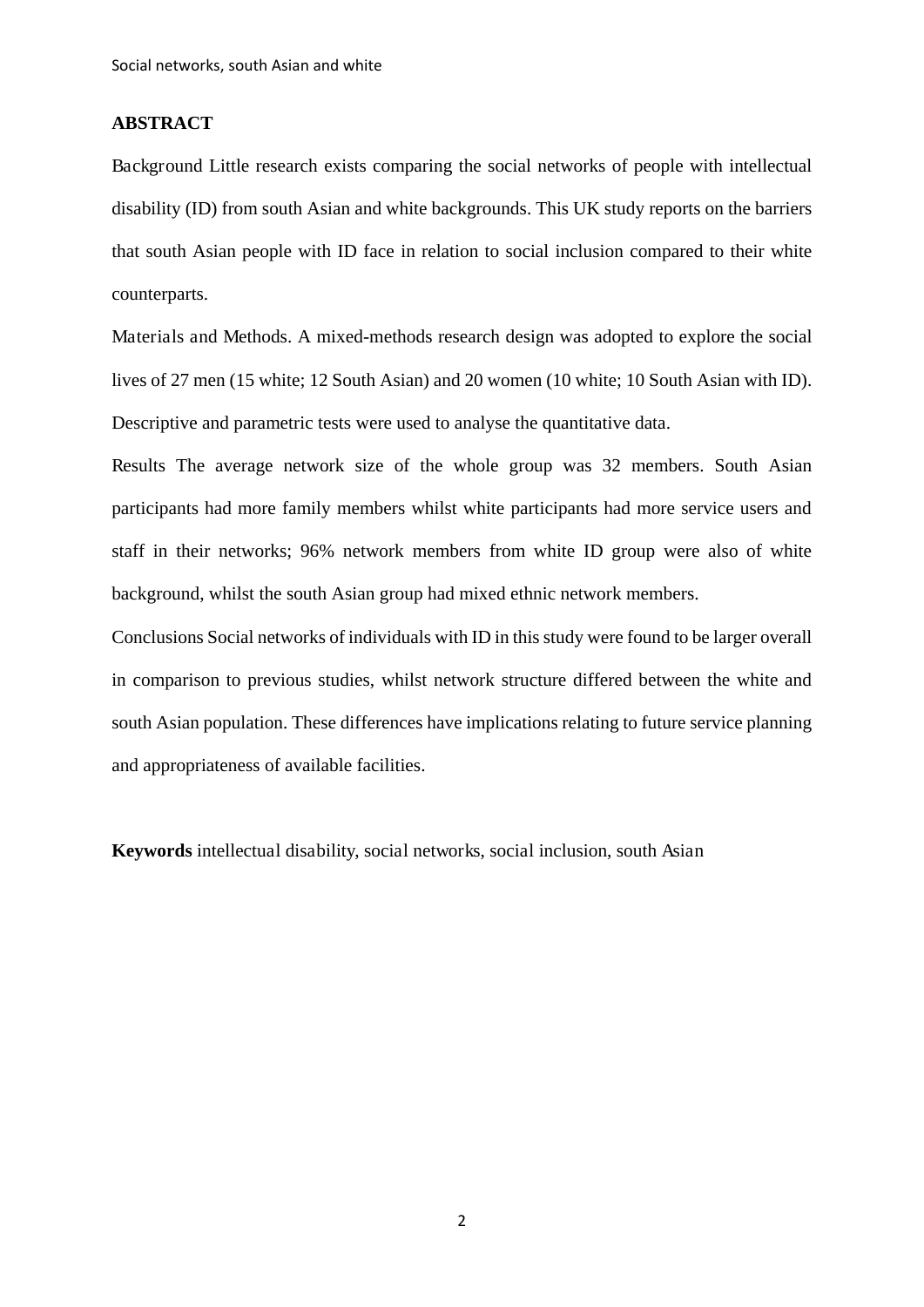#### **INTRODUCTION**

Previous research has shown that social networks can mediate social functioning, self-esteem and quality of life [\(Cummins & Lau, 2003\)](#page-34-0), buffer life's stresses [\(Duck, Rutt, Hoy, & Strejc,](#page-35-0)  [1991\)](#page-35-0), and aid mental health [\(Ozbay et al., 2007;](#page-37-0) [WHO, 2001\)](#page-38-0). A functioning social network can additionally lead to greater access to services, leisure activities, employment, personal autonomy and enjoyment [\(McConkey, Grant, Goward, Richardson, & Ramcharan, 2005;](#page-36-0) [Strathdee, 2005;](#page-37-1) Forrester-Jones et al. 2012; 2016). Nevertheless, some relationships may be unsupportive and abusive [\(Cambridge, 1999\)](#page-34-1), and poor social support has been linked to loneliness, mental illness and suicide risk [\(Duberstein et al., 2004\)](#page-35-1).

Whilst many studies have attempted to chart and examine the overall social relationships of people with intellectual disabilities (ID) [\(Robertson et al., 2001;](#page-37-2) O'Callaghan and Murphy, 2002; Forrester-[Jones, Jones, Heason, & Di'Terlizzi, 2004;](#page-35-2) Forrester-Jones et al., [2006\)](#page-35-3) research into the social lives of people with ID from south Asian communities has been sparse, out-dated and piecemeal, restricted to reports on satisfaction levels of individuals' social relationships [\(Azmi, Hatton, Emerson, & Caine, 1997\)](#page-34-2). No studies have specifically explored the differences in social networks between south Asian and White people with ID in the UK. The term south Asian used in this paper, refers to individuals in the UK who originate from India, Pakistan, Bangladesh and Kashmir (British Sociological Association, 2005), whereas, the White population described in this study refer to those who originate from any of area of the United Kingdom (ONS, 2003).

#### Prevalence of ID in south Asian communities

Whilst reliable prevalence rates of people with ID from south Asian communities in the UK do not exist, studies examining the use of health services by people from ethnic minorities indicate that over half a million are of south Asian origin (accounting for 2.7% of the total population [\(Azmi, Hatton, Caine, & Emerson, 1996;](#page-34-3) [Emerson et al., 1997\)](#page-35-4)), with the number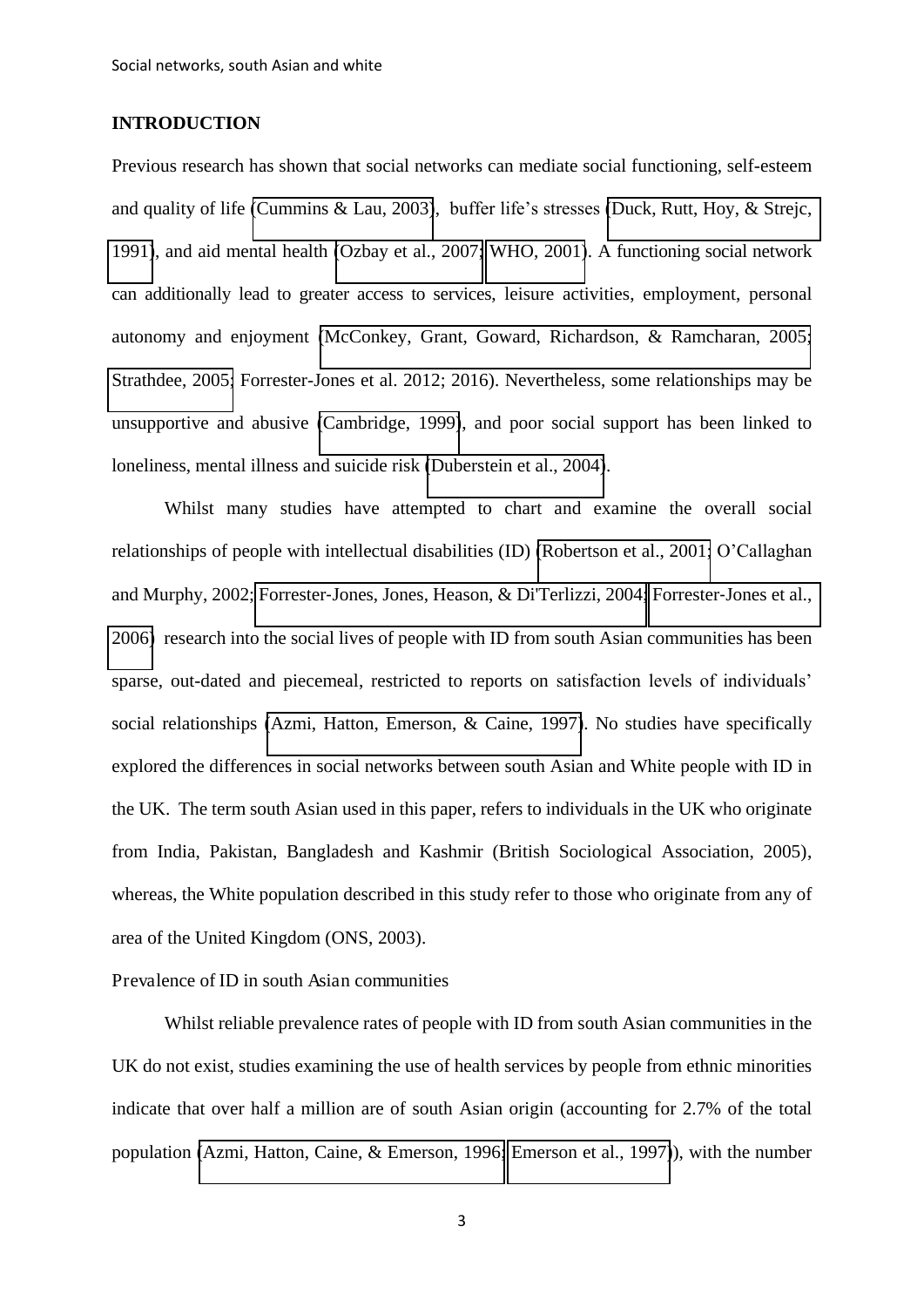of people with ID estimated as rising [\(McGrother, Bhaumik, Thorp, Watson, & Taub, 2002\)](#page-36-1). Emerson (2012) further argued that rates of severe forms of ID among children of Indian, Pakistani and Bangladeshi backgrounds are up to three times more prevalent than in aged matched peers from other ethnic groups (Emerson, 2012). With regards to severe ID, Hatton et al. (2012) also estimated a prevalence in South Asian populations originally from India, Pakistan, Bangladesh, as well as Indian families who had lived in Africa for long periods, to be three times higher than the general population. Moreover, both Emerson (2012) and Hatton et al. (2012) predicted a substantial increase in the number of UK South Asian people with severe ID over the next 20 years. However, given the reliance on health service use for estimates, these figures may only reflect the tip of the iceberg.

 The increase in the number of South Asian cases of ID have been linked to a number of social, historical, cultural and economic factors, such as social deprivation, poor housing, environmental pollution and diet as well as a lack of knowledge of ID and unfamiliarity with methods of genetic counselling [\(Nadirshaw, 2000,](#page-36-2) [2010;](#page-36-3) [Nadirshaw, Newall, & Gournay,](#page-36-4)  [2009\)](#page-36-4).

#### Racism and discrimination

Hatton et al. (2004) argued that South Asian (UK) communities in general (and Pakistani and Bangladeshi communities in particular) suffer discrimination in relation to everyday living including housing, education and employment, as well as access to health and social services, compared to their White counterparts. For South Asian families with a child with severe ID, these disadvantages were found to be stark; with housing unsuitable for a child's needs, and financial resources inadequate to meet the needs of the extra costs of care. Issues surrounding misclassification due to bilingualism and language or cultural differences are also possible contributing factors [\(Nadirshaw, 2000;](#page-36-2) Hatton et al. 2004; [Nadirshaw et al.,](#page-36-4)  [2009\)](#page-36-4). For example, [McGrother et al. \(2002\)](#page-36-1) found that 76.9% of south Asians with ID in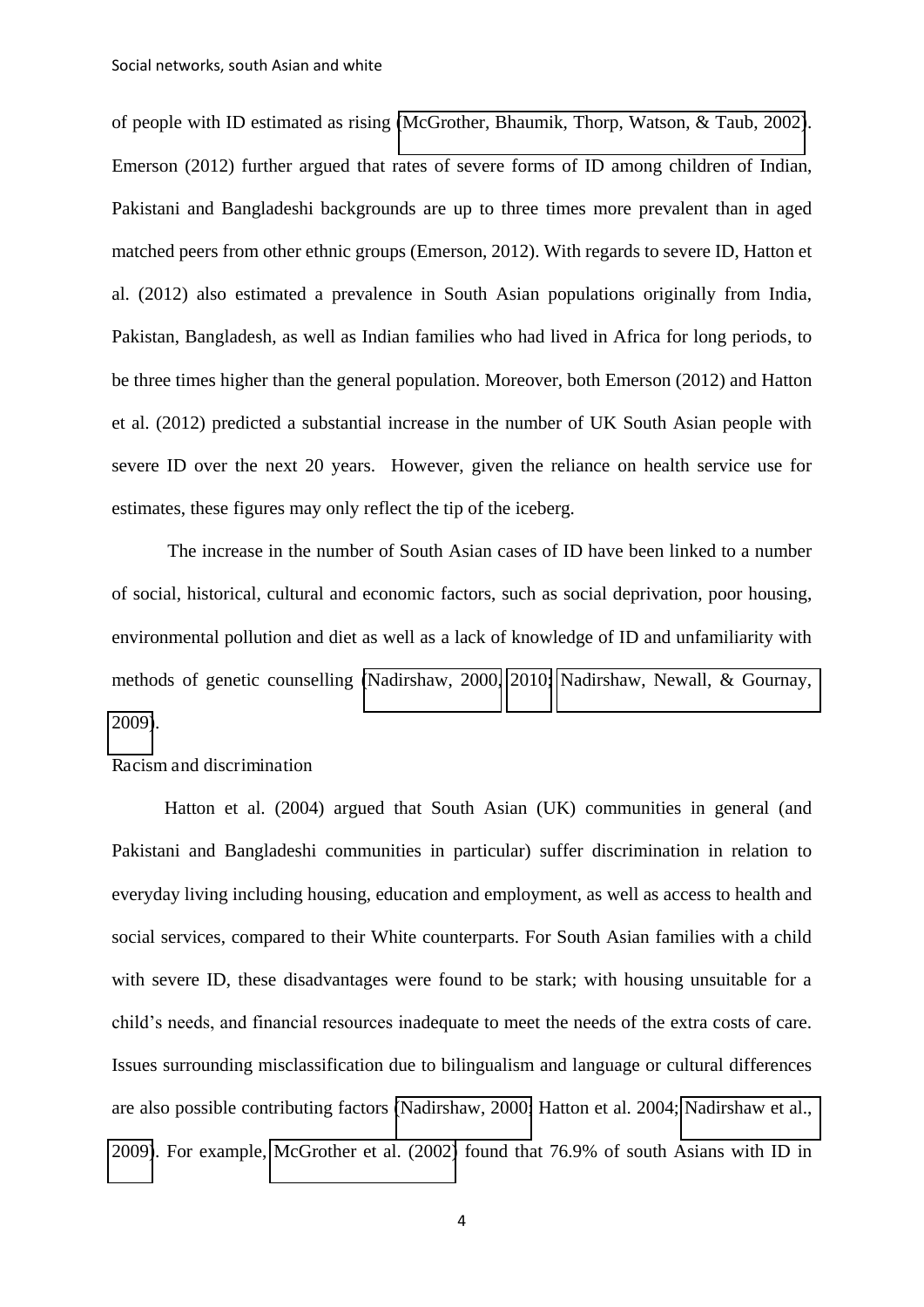Leicestershire reported to have a main language other than English, and 74.1% were born outside of the UK and consequently disadvantaged by not gaining early special education. Stereotypical assumptions and misunderstandings about south Asian populations in general can also influence the way diagnosis occurs [\(Fernando, 2013;](#page-35-5) [O'Hara, 2003](#page-36-5)) as well as provision of services. For example, the idea held by many in the general population as well as in clinical settings that south Asian people will 'look after their own' [\(Ahmad & Atkin, 1996\)](#page-34-4) can lead to south Asian carers being more invisible, receiving less respite care and consequently experiencing more neglect than their non-Asian counterparts [\(Mir & Britain, 2001;](#page-36-6) [Shah,](#page-37-3)  [1992\)](#page-37-3). This will inevitably affect the support and social connections that their child with ID receives.

 Studies about south Asian children with ID have also indicated that racism occurs within the health care system [\(Baxter & Britain, 1990\)](#page-34-5). [Chamba \(1999\)](#page-34-6) noted that south Asian children with ID who were also deaf, received a later diagnosis than native British children with ID. Chamba reported that parents felt that, compared to their white counterparts, their child's health was not being taken as seriously by practitioners. It has also been reported that General Practitioners may withhold certain medical information and choices from Muslim families, for example when prenatal diagnosis occurs, as they assume that Muslims will not consider a termination of pregnancy ([O'Hara, 2003](#page-36-5)). [O'Hara \(2003](#page-36-5)) also points to the misinformation and bias of professionals with regards to consanguineous marriages and their relation to intellectual disabilities which leads professionals to be unsympathetic towards parents, since the condition is regarded as partly self-inflicted. Baxter et al. (1990) and [Azmi](#page-34-2)  [et al. \(1997\)](#page-34-2) therefore argued that 'double discrimination' (i.e. being treated differently because of their ethnicity as well as their disability) faced by many south Asians with ID, is a "painful reality" (O'Hara, 2003 p.170). Studies have also reported on the poor standards of communication and cultural and discriminatory inappropriateness of certain services for ethnic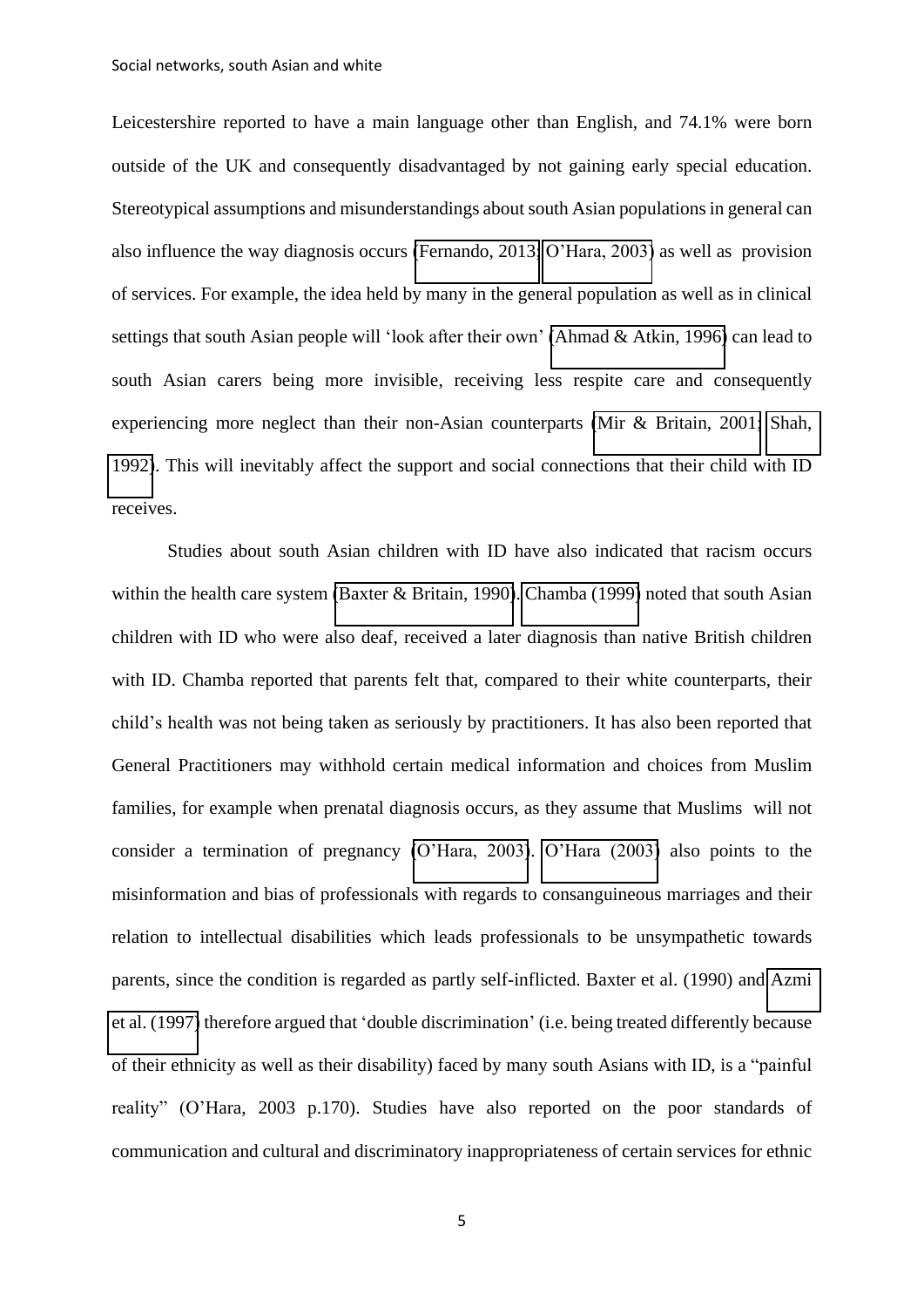minorities, leading to increased informal support from extended social networks of families [\(Fatimilehin & Nadirshaw, 1994;](#page-35-6) [McGrother et al., 2002;](#page-36-1) [Mir & Britain, 2001;](#page-36-6) [O'Hara, 2003](#page-36-5)). Whilst some of the above studies are rather dated (there being a dearth of recent studies concerning South Asian families caring for people with ID), there is no reason to suggest that the situation of South Asians with ID and their families has improved radically.

#### Cultural issues

Perhaps as a symptom of systemic discrimination, whereby information is not appropriately provided, [McGrother et al. \(2002\)](#page-36-1) found that South Asians tend to underutilise services available to them due to their own lack of knowledge of the cause or concept of having an ID, often interchanging it with mental health problems. In a study by [Hensel, Krishnan,](#page-36-7)  [Saunders, Durrani, and Rose \(2005\)](#page-36-7) a large proportion of families had different understandings about ID, many were unable to provide diagnostic information on their child and only able to give vague descriptions. This issue may be confounded by belief structures within south Asian culture which include, for some, alter-casting [\(Goffman, 1963\)](#page-35-7) linked to the fear parents from south Asian backgrounds have of being stigmatised for having a child with ID, as well as beliefs of 'past life wrong-doings', termed as 'karma' in the Hindu religion [\(Gabel, 2004\)](#page-35-8).

Linked to fear of stigma of having ID, is the cultural norm of 'shame' attached to accessing health and social care provision and a fear that other people will 'find out' that a family member has an ID [\(Hensel et al., 2005\)](#page-36-7). Although it is questionable as to whether this relates to all South Asian families (with no concrete data proving this), Gable (2004) suggests that overall South Asians' cultural desire for privacy is demonstrated in the ways they approach (and avoid) health professionals. Hatton et al. (2004) reported that less than half of parents of a child with severe ID had 'collaborative' working relationships with professionals due to linguistic barriers and feelings of having to constantly battle to access 'public' services leading to major frustrations. Just over a quarter of Hatton et al.'s sample reported having a social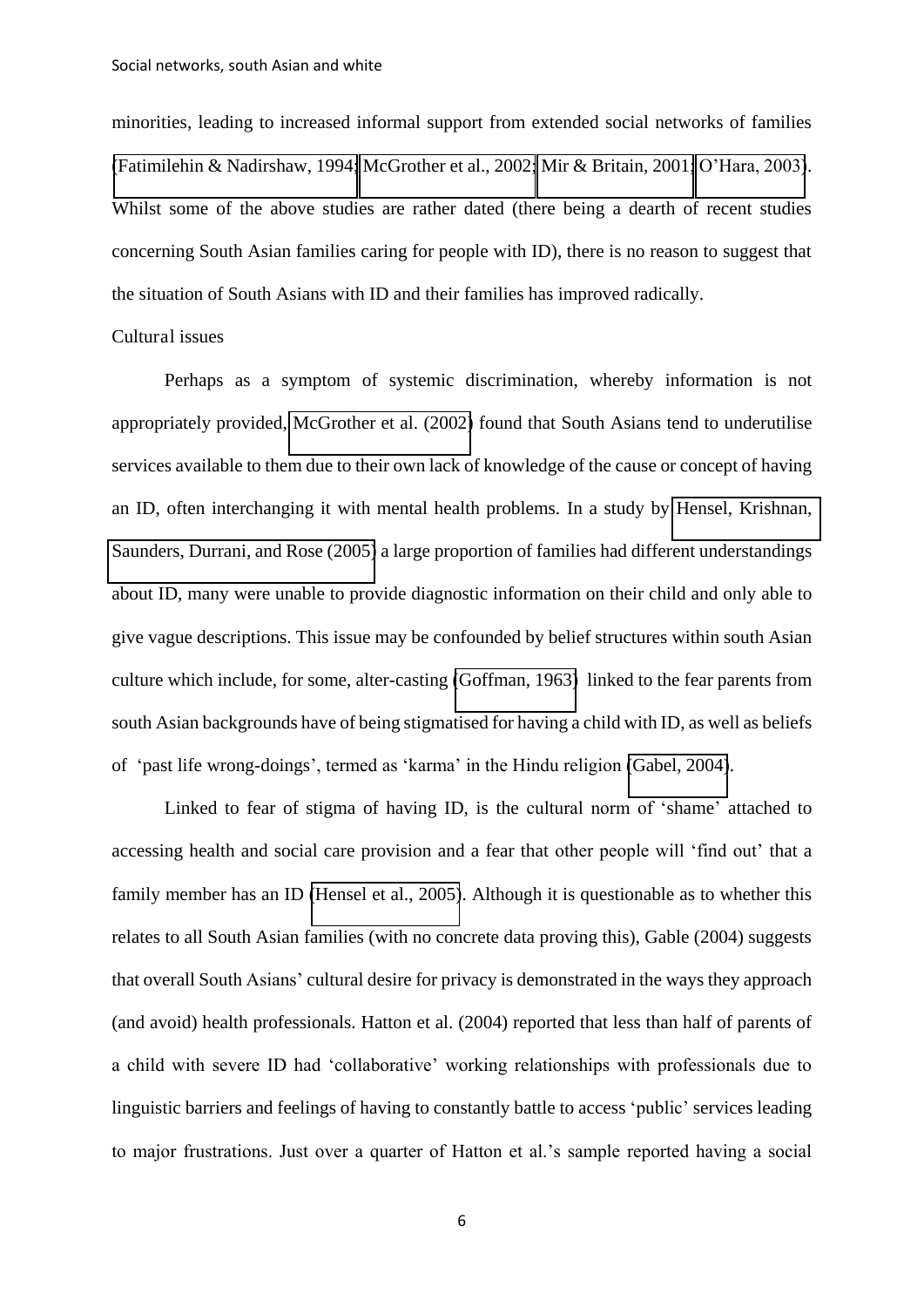worker or health visitor. Interestingly, it was found that this was more of a problem for Indian and Pakistani families living in the UK compared to Bangladeshi parents who perhaps had lower expectations of services from the outset. Whilst most of the children in Hatton et al's study sample were in special schools, many parents reported problems with language and religious needs. Parents were also not routinely accessing respite services; a lack of awareness being the issue.

Rather than acquiring help from health and social care providers, south Asian families often consult or resort to consulting religious or traditional healers in the hope of making their child 'better' [\(Raghavan & Waseem, 2007\)](#page-37-4). These cultural and religious attitudes of families of children with ID, in the context of the predominant UK culture of accessing 'professional help', may further increase the separation between South Asian families and primary health professionals.

Given these cultural boundaries (which in and of themselves should not work against individuals with ID) it is perhaps unsurprising that in south Asian communities, life tends to revolve around relationships within the family. In many Indian and Pakistani families, it is common to emphasise the importance of friend and family memberships, and very often outsiders are adopted within the family network and given names such as 'auntie' or 'sister', which can become very confusing to western professional workers when trying to understand available social support networks [\(Rack, 1982\)](#page-37-5). That said, Hatton et al. (2004) found a lack of awareness or participation in 'family support groups' although those who did access these drew some benefits from them.

#### Social networks

Social networks in south Asian ID groups have also been found to be limited compared to those from a white background. Hensel et al. (2005) found that south Asian individuals with ID were only able to go out if accompanied with another individual (normally a family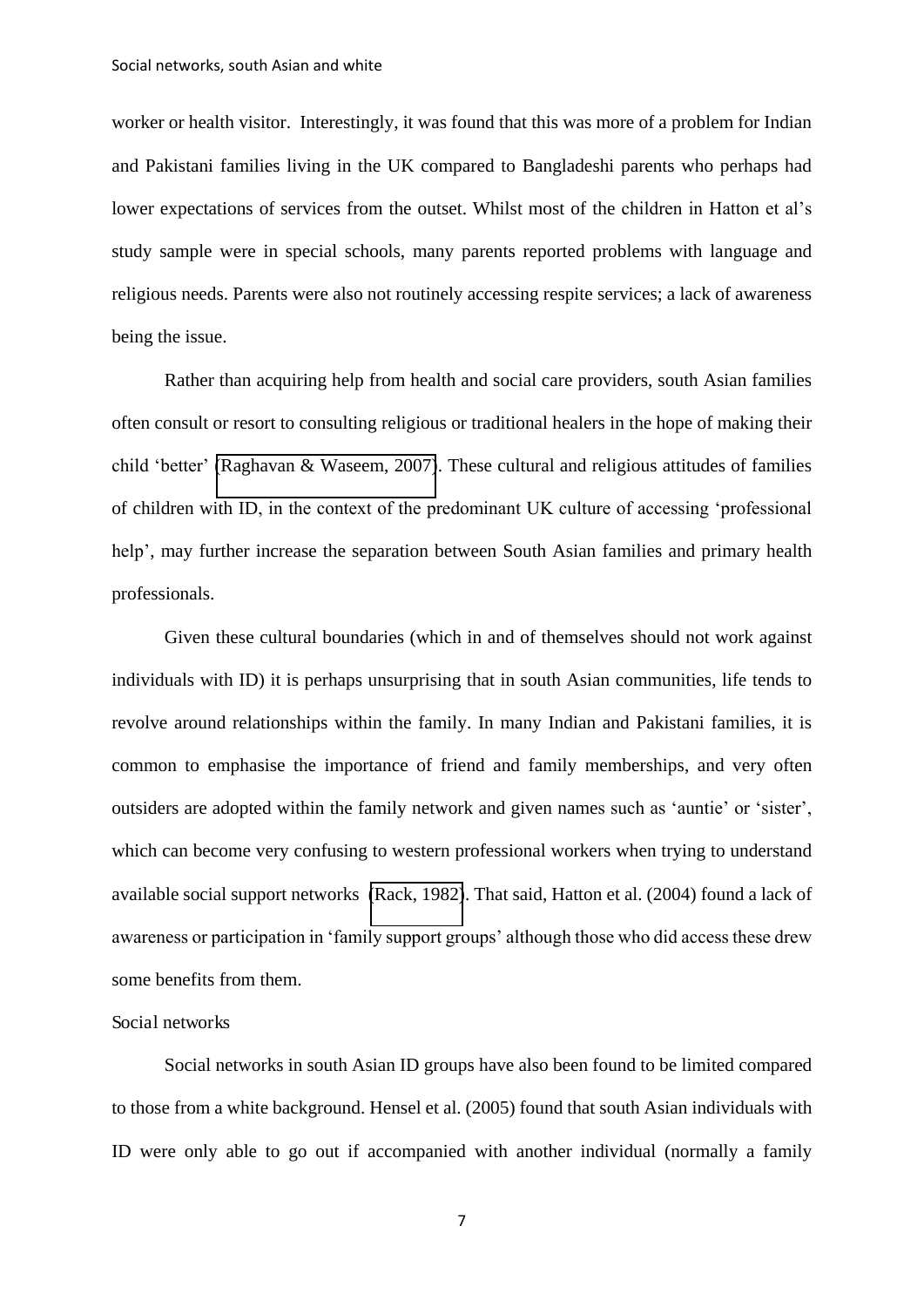member), with the rest of their time spent at home or in an ID day care centre; having a 'social life' was deemed as culturally inappropriate, unless it entailed visiting family, family-friends or attending places of worship. Again, this was explained by parents' fear of the public's reaction and stigma. Whilst parents acting as 'gatekeepers' of the social networks of adults with ID is not extraordinary to south Asian families in the UK (some white parents will not wish their adult child to attend mainstream discos for fear of engaging in sexual behaviour for example), nor is it likely to be any different from south Asian families living in south Asia, it would appear that the social forums which individuals with ID might be 'allowed' to attend are further restricted within the south Asian context. Exploring the differences in family 'gatekeepers' for both south Asian and white communities with ID, is important in trying to understand the differences in social network structure between these two groups. Depleted social opportunities for adults with ID may be further confounded by the restricted social lives of parents (especially Pakistani families) who have been reported to often be in relatively poor health themselves compared to national data and, in the absence of informal support, are mainly required to 'stay in' to look after their children (Hatton et al. 2004). It would appear then that the social networks of people with ID and their parents may be more homogeneous (restricted in terms of the types of relationships) compared to White populations although hitherto this has not been researched in any great detail.

Research in social network structure may be helpful in gaining knowledge as to who people with ID have in their networks, where they gain these network members from and how much they interact with them. This knowledge should provide valuable information about appropriate interventions to facilitate individuals' social networks. The aim of this paper is to report on the social support networks and integration of people with ID from south Asian and white communities; exploring potential barriers that south Asians face, noting any comparisons to their white counterparts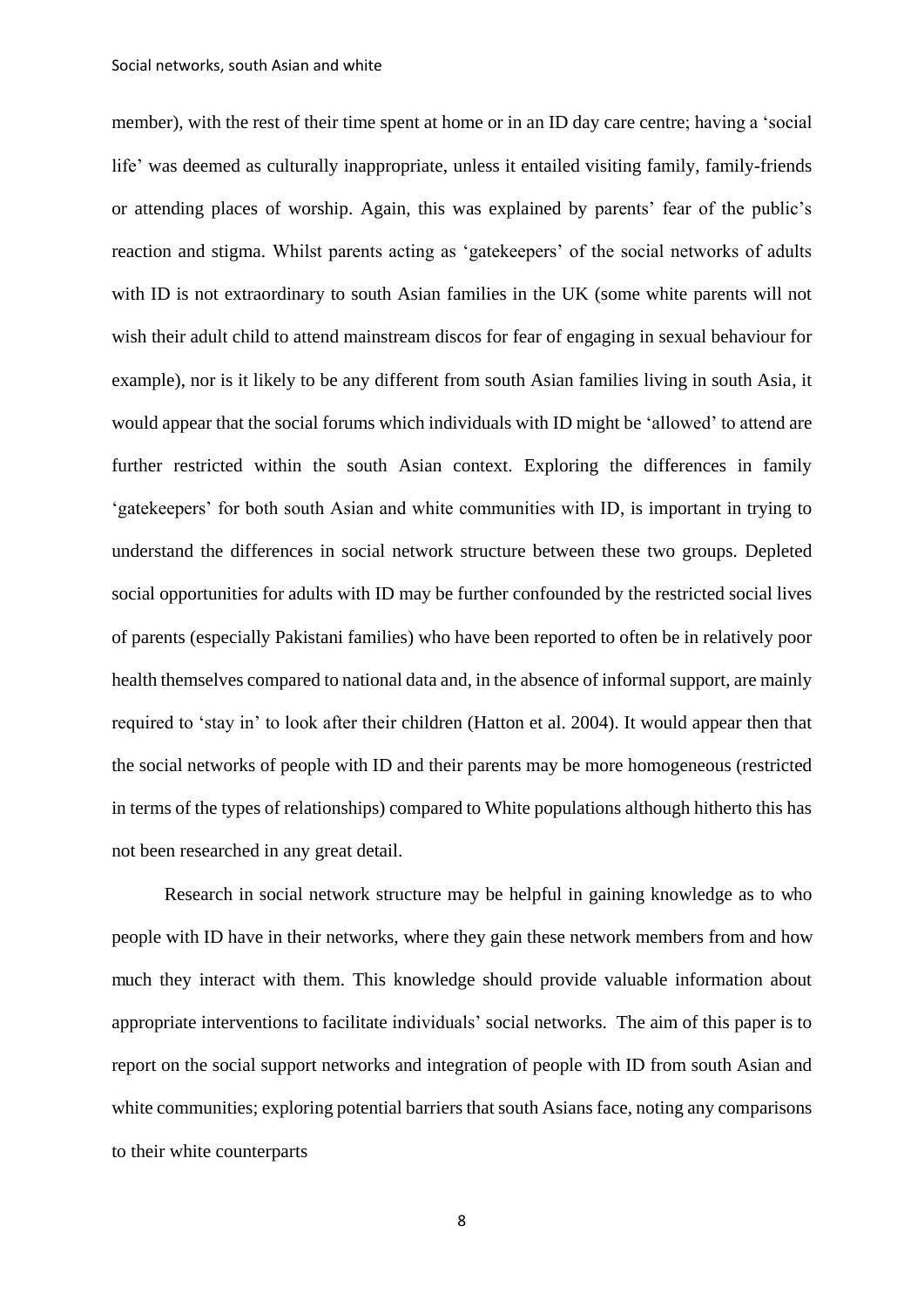#### **MATERIALS AND METHODS**

#### Participants

Forty-seven adults with ID were interviewed, 57% were male and 47% were from a south Asian background. The South Asian sample consisted of individuals from Indian, Pakistani and Bangladeshi backgrounds who were residing permanently in the UK. The 'White' participant group were those from an English/Caucasian background also residing permanently in the UK. The mean age of participants was 32.9 years (SD = 9.97, range = 19-60 years) and all had a primary diagnosis of ID (See Table 1).

#### Recruitment

Purposeful sampling was adopted by approaching day care services all over London and Kent, UK; both South Asian and white adults with ID being sought from both locations. The majority of the white sample recruited lived in Kent including Dartford (88%) whilst most of the recruited south Asian sample resided in London (86%) (see Table 1). These areas of London and Kent were chosen so as to broadly incorporate both urban and more rural areas; to see if the variable of place impacted on the study outcome. Over half of the south Asian participants lived with their parents whilst proportionately more white individuals lived in residential service settings (3:2 Asian:white ratio). The youngest participant was white and the eldest south Asian, though both samples were similarly matched in terms of age and gender.

#### [Insert Table 1]

#### Measures

The Adaptive Behaviour Scale (short form; SABS) [\(Hatton et al., 2001\)](#page-36-8), was used to interview both family and paid carers of the person with ID to assess the sample for adaptive ability in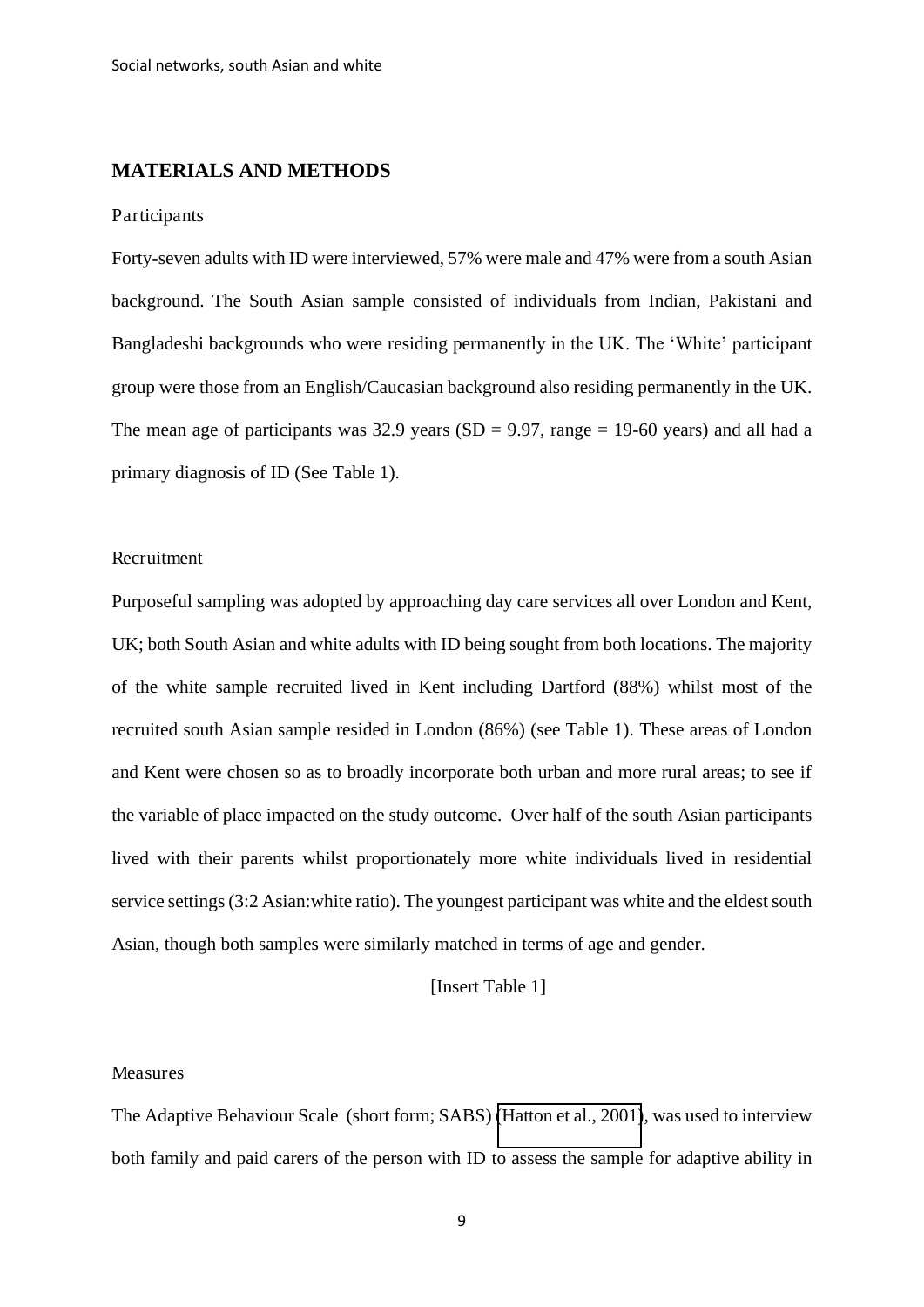terms of independent functioning, physical development, understanding of numbers and time, domestic activity and socialisation. The Cronbach's alpha for this sample was 0.950, which indicated an extremely high level of internal consistency (reliability) for this measure, with high construct validity.

The Social Network Guide (SNG) was constructed by adapting the Social Network Map (SNM) (Tracy & Abell 1994), the Social Network Schedule (SNS) (Dunn et al. 1990), and by using network membership categories derived from a previous ethnography (Forrester-Jones & Grant 1995, 1997). The SNG maps the structural (size, membership) interactional (reciprocity, frequency, duration and closeness) and supportive (e.g. companionships and decision-making) components of individual's networks. Participants firstly define the members of their social network using a 'wheel of life'; by either naming them (by first or second name) or by referencing them situationally (e.g. the grocer). For each identified member, information is collected on the type of relationship (e.g. family, staff, neighbour, volunteer, friend), and the area of life from which they were derived (e.g. household, residential home, retail, such as cafes and pubs). Thus, a 'friend' might be a local publican or a member of staff. For each member identified by the participant, the type of relationship (e.g. family, staff and neighbour) is noted. In this way, each person was reporting their ties to other people including what support those people were providing them with. A fuller version of the SNG (used to chart the social networks of 213 people with intellectual disabilities and 85 people with mental health problems following deinstitutionalisation in Forrester-Jones et al. 2006; 2012) is published elsewhere [\(Broadhurst & Forrester-Jones, 2007\)](#page-34-7). Each participant's SNG was completed at interview either alone (n=38) or supported by an informal carer or member of staff (n=9). The Cronbach's alpha for this sample was 0.751, which indicates a high level of internal consistency (reliability) for this measure, with high construct validity.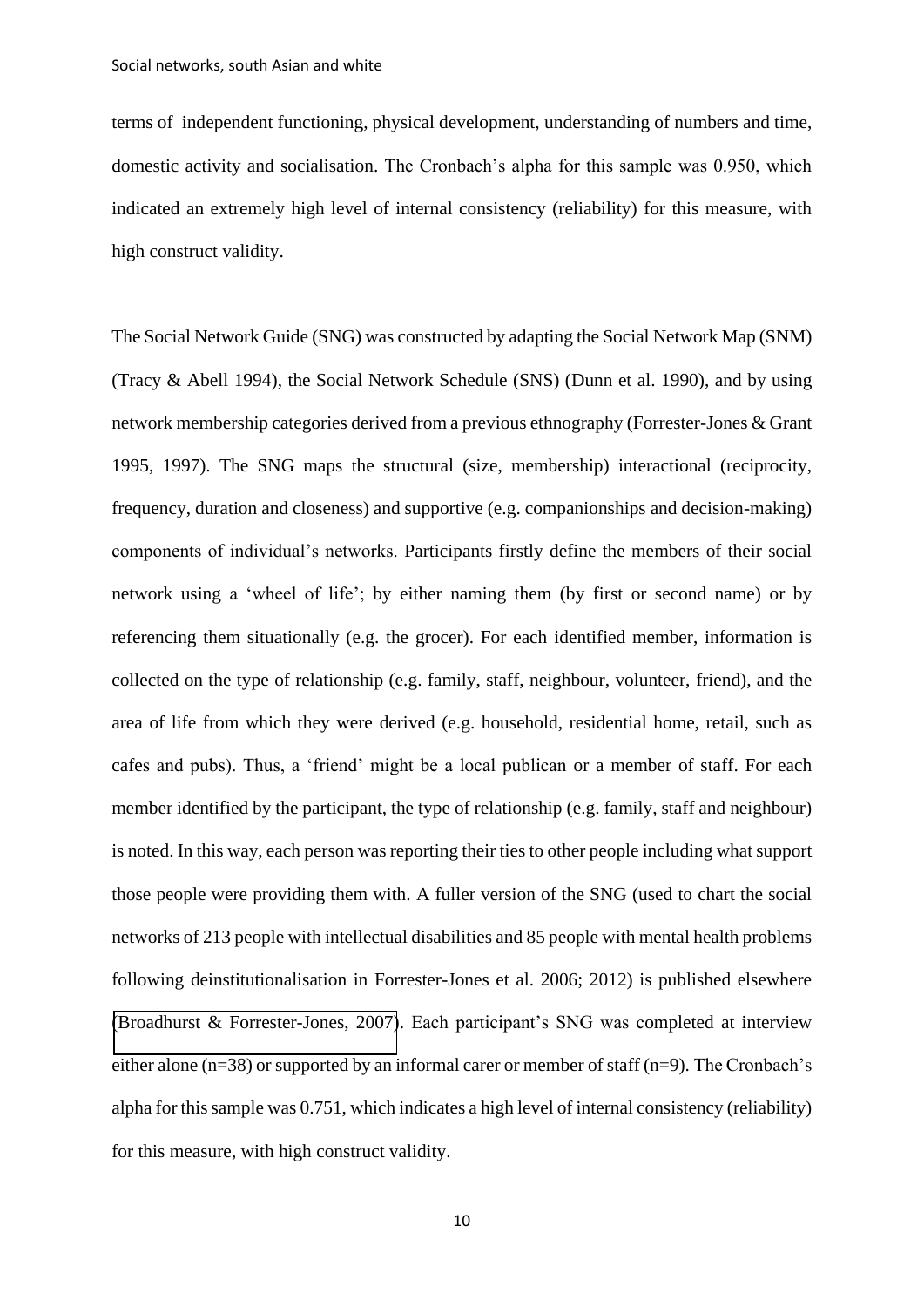The SNG interview was conducted in a conversational open-ended style about individuals' typical day, and who they saw, met etc. Individual and accessible formats were used at interview (including signs, symbols and photographs) depending on the understanding and communication levels and styles of each participant. Concepts such as reciprocity were explained in a simple way, i.e. 'do they do things for you and you do things for them'? This was found to aid individual's memory about their social ties and helped to reduce acquiescence and the likelihood of receiving 'yes/no' answers. The researcher introduced prompts with the participants by asking them to explain the tasks they performed daily, how they felt about doing them and probing them to explain a topic further. This aided the completion of the SNG and reduced the chance of a low response rate. To ensure no information was missed during the face-to-face interviews, all interviews were audio-recorded if consent was granted.

A co-researcher recoded 20% of the interviews and there was 80% agreement of answers indicating a high degree of inter-rater reliability. The data were analysed using independent sample t-tests, correlations and one-way ANOVA, following checks for normality of data distribution.

#### Ethical considerations

The study gained ethical approval from the Research Ethics Committee at the University of Kent. Accessible information sheets and consent forms were used and only people with ID who were able and willing to consent were included. To reduce any power imbalance and to build up trust between interviewer and interviewee, the researcher visited and chatted informally to each participant before starting the interview, which were all conducted in English to reduce misunderstandings during translation. A trained Bollywood dancer, the researcher was also invited by managers of services to teach dance to participants by service managers as an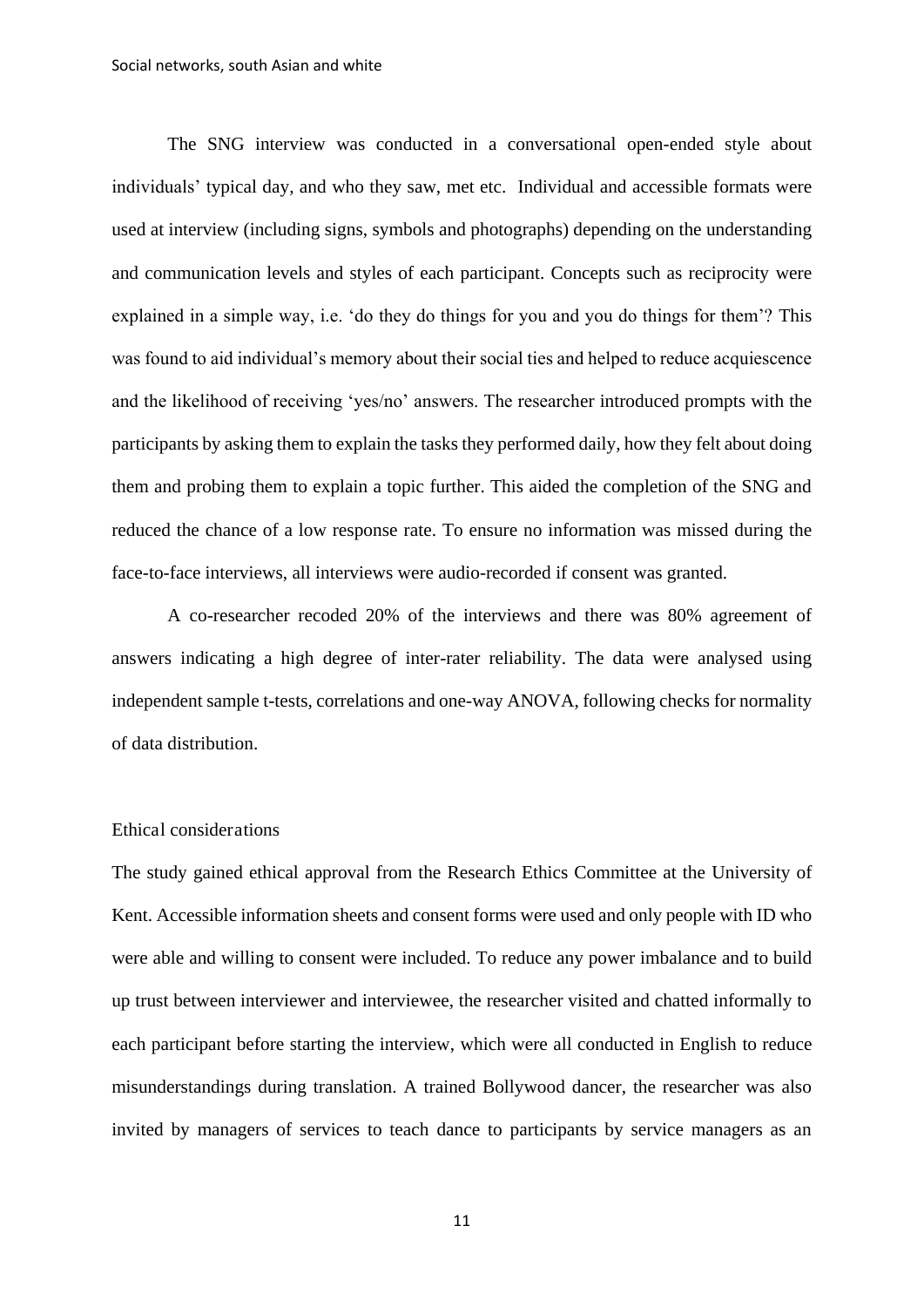informal quid pro-quo for conducting the research. However, this occurred after interviews had been arranged to avoid any inducement.

#### **RESULTS**

#### **Total ABS Scores**

Although differences are noted, t-tests indicated no significant differences between the white and south Asian population for their mean total adaptive behaviour scores (see Table 2). The south Asian population had a greater range (181) from which their scores were obtained, compared to the white population (135), with one of the south Asian participants having the lowest ABS scores and one white participant the highest ABS scores.

[Insert Table 2]

#### **ABS scores for Factor A, B and C**

Independent t-tests indicated no significant differences between the white and south Asian mean ABS scores for factors A [Personal self-sufficiency (e.g. bathing, dressing and mobility)] and B, although mean ABS scores were close to being significantly higher for Factor B Community self-sufficiency (e.g. self-care and knowledge of numbers and speaking) and were significantly higher for Factor C Personal-Social responsibility (e.g. general responsibility, consideration and awareness of others) for the white population compared to the south Asian group (Factor B: White mean=102.5, Asian mean=85.2, t=1.869, df=39, p=0.06; Factor C: White mean=44.6, Asian mean=38.4, t=1.967, df=39, p=0.05).

#### **Network Size**

[Insert Table 3]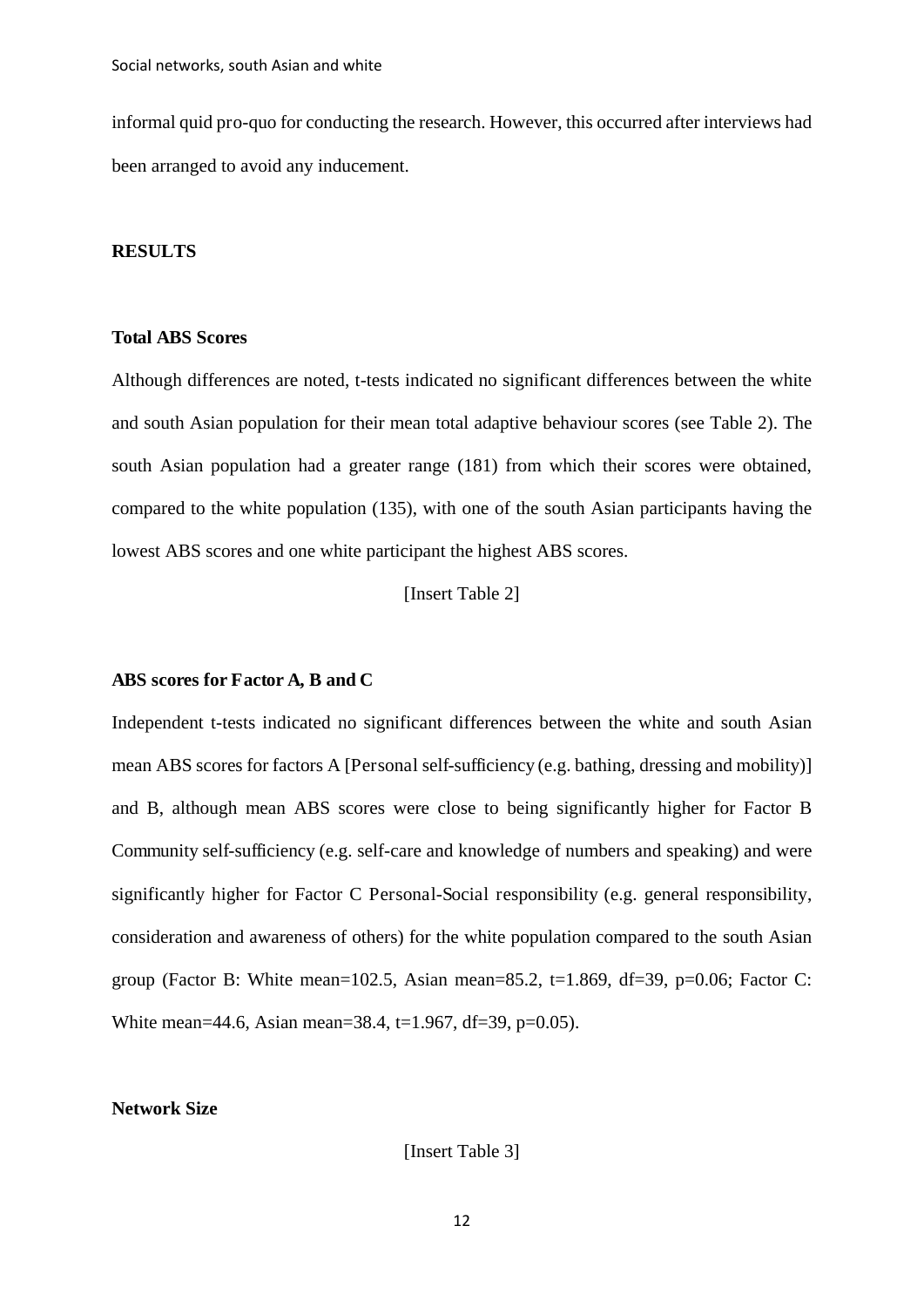The average network size for the whole sample was 32. An independent t-test showed no significant difference in average network size between the two communities; Asian and White (t =  $-.284$ , df = 45, p = 0.778, two-tailed). Although not significant, the Asian participants had slightly larger sized networks compared to their white counterparts (32.41 versus 31.32). Higher network size also correlated positively with higher ABS scores, as expected.

#### **Network Membership**

#### [Insert Figure 1]

White participants' social networks were mainly made up of other people with ID (just under  $1/3<sup>rd</sup>$  of total contacts) (see Fig 1). Other family members and staff each accounted for just under a quarter of the networks, whilst 12% were social acquaintances. Employers and service contacts (which were both significantly higher than in the Asian population  $p<0.01$ ), specialist staff, other friends and volunteers all made up a total of just 17% of the white sample's networks.

On the other hand, for south Asian participants with ID, other family made up over a third of their social networks (35%) which is significantly higher than for the white population  $(t = -3.942, df = 45, p < 0.01$ , two tailed). Other service users also made up over a quarter of network membership. Staff (14%) and social acquaintances (13%) made up a lower proportion of the Asians' membership in comparison to the white population. Their remaining network members were other friends, volunteers, service contacts and specialists who made up a total of 10% of individuals' networks. No significant differences were found in the other membership categories.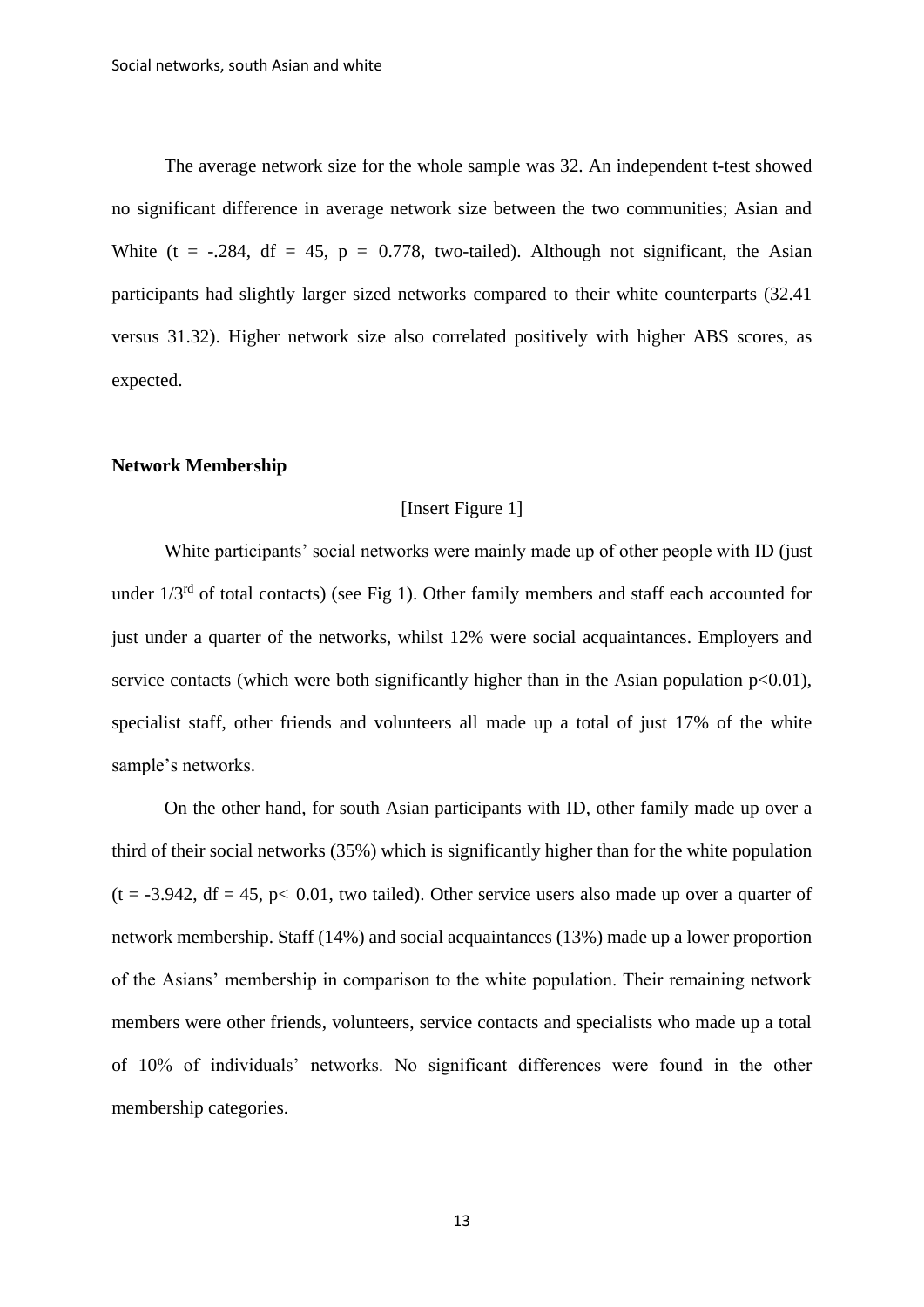#### **Ethnicity of Network Members**

#### [Insert Figure 2]

Figure 2 highlights the ethnicity of network members for each group. White participants' social networks were made up almost entirely of white network members with just 4% of members from other ethnic groups (social acquaintances (2%), other people with ID (1%) and staff (1%) making up this proportion). This differed from the Asian sample, whose social networks were more ethnically mixed, with over a third white (37%) and two thirds Asian (63%). Almost all other service users within the white samples' social networks were white (91%), compared to the Asian population who had 41% white service users within their networks. Similarly, 7% of family members in Asians' networks were white, whilst the white participants did not have any family members belonging to BME groups. Asian people with ID also had social networks made up of 59% of social acquaintances and friends who were white. The majority of staff for both groups were white.

#### **Area of Life**

Area of life denotes the social context from which people with ID gain social network members. Figure 3 shows that the majority of both groups' network members were derived from day centres, households or extended family. Forty-two per cent of white people with IDs' networks came from day centres and over a third of Asians' members were derived from this social context. Contacts within day centres included other people with ID, staff or volunteers.

#### [Insert Figure 3]

Whilst both groups of people with ID gained a high proportion of network members from 'extended family' (including grandparents, aunties/uncles and cousins), Asian people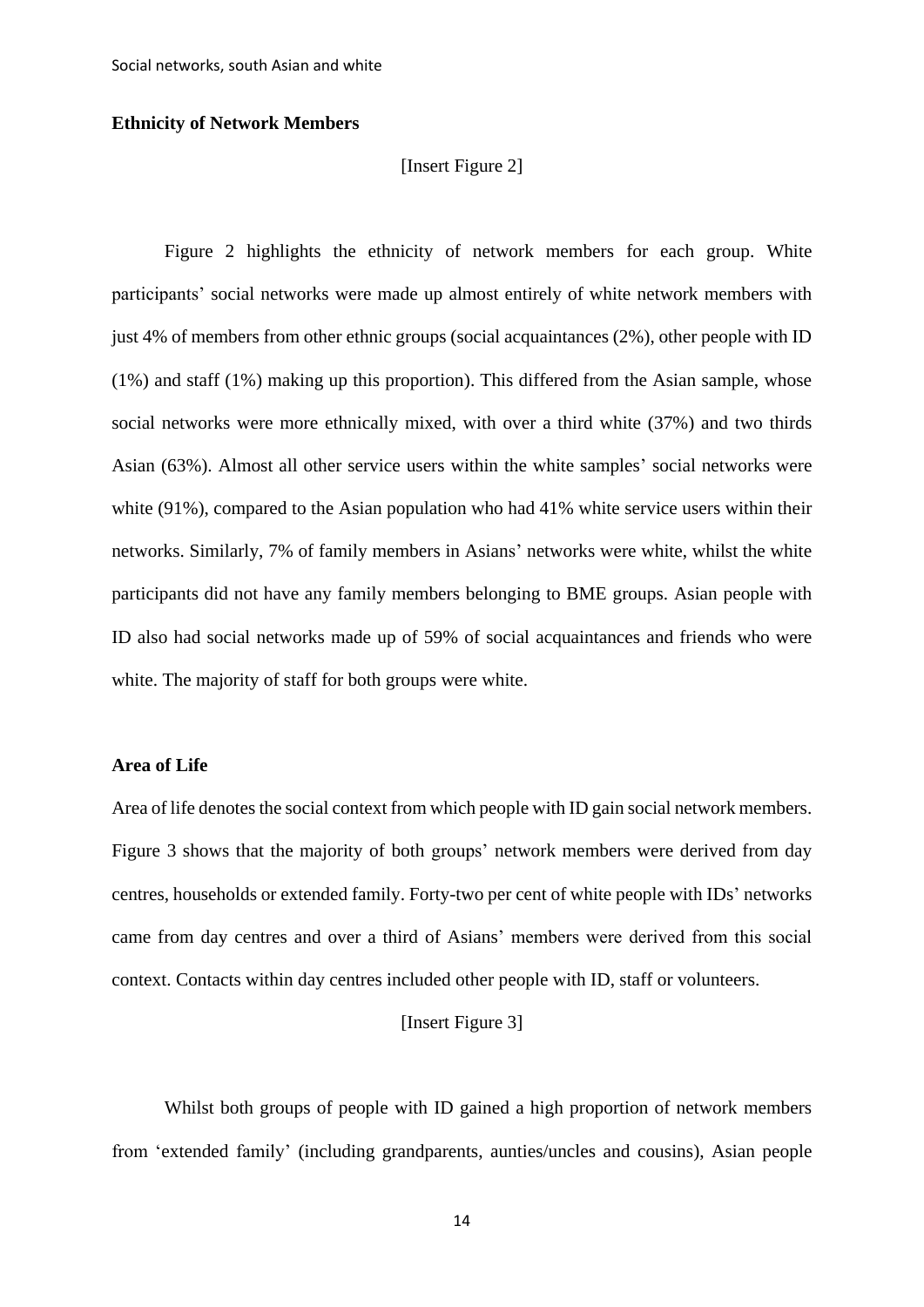with ID had a significantly higher number of members belonging to 'extended family' in comparison to the White group (t = -2.552, 45,  $p<0.05$ , two tailed). Household was also an area of life from which both communities gained a large number of their network members, although again Asian participants had a significantly higher proportion of family members and other residents ( $t = -2.433, 45, p < 0.05$ ). White participants with ID gathered the remaining third of network members from areas such as work place (which was significantly higher than the Asian population;  $t = 2.560, 45, p < 0.05$ , social care services, church, shops and cafes, and the neighbourhood. For the south Asian group, their remaining quarter of network members were derived from social care services, temples, and the neighbourhood. For both groups then, the number and variety of social contexts from which to derive social relationships were limited, though for white participants, work was an additional context which appeared to be closed to Asian participants with ID.

#### **Social Support and Interactional Features**

The frequency of social support behaviours was categorized as 'hardly ever/never' (score 0) and 'always/sometimes' (score 1). To assess reciprocity, participants were asked 'do you help each other' or 'do they just do things for you' or 'do you help them but they don't help you'? Responses were categorized as either 'both ways' (score 1) or 'not reciprocal' (score 0). Closeness is categorized as 'not very close' (0) or 'very /quite close' (1) and duration as  $\leq 5$ years (0) or  $>5$  years (1).

[Insert Table 4]

Overall, both communities (Asian and white) received similar levels of support from their network members.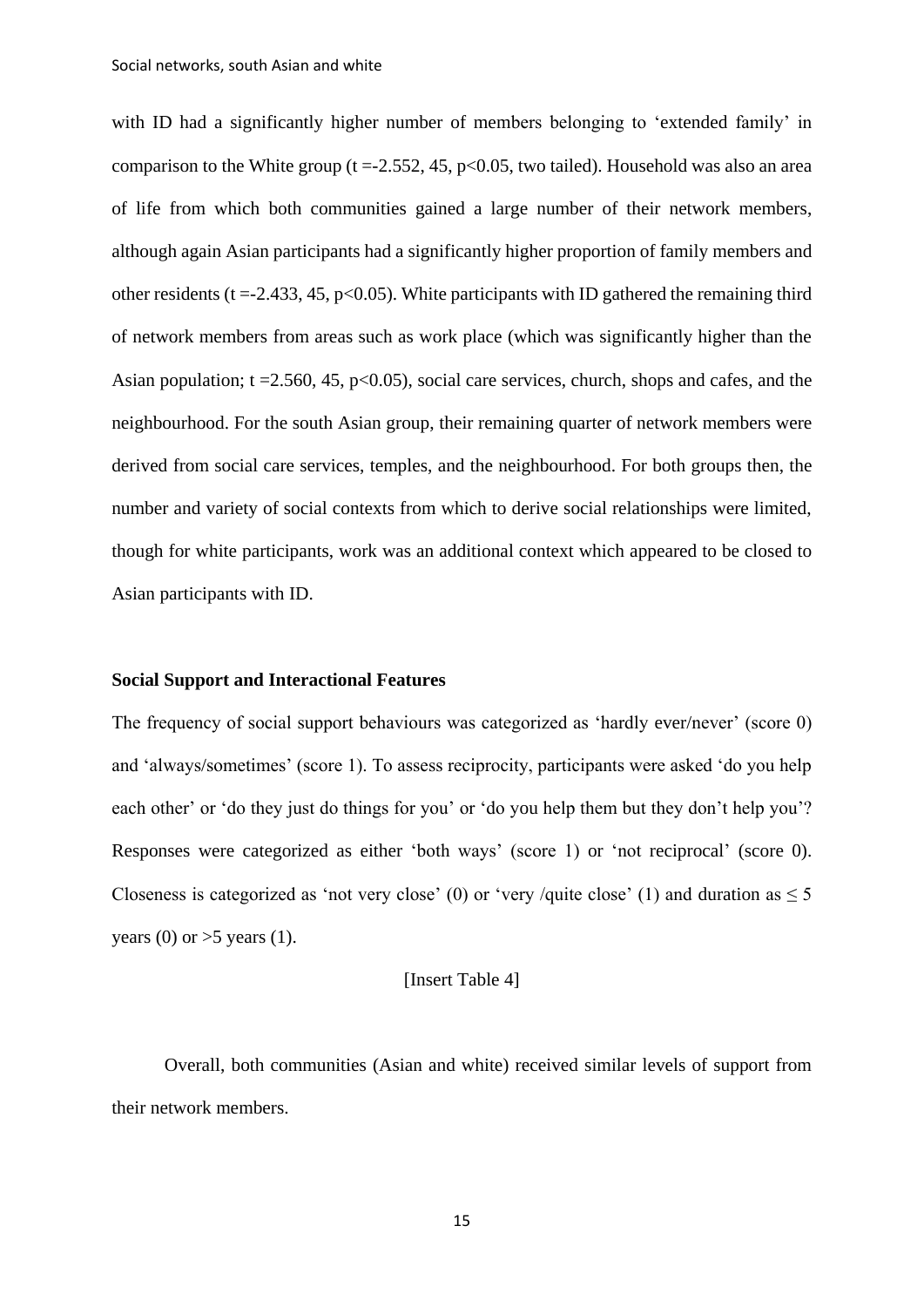#### **Social Support**

No significant difference was found in terms of personal support (e.g. tying shoe laces) provided to both white and south Asian individuals with ID. Personal support was mainly provided by immediate family (over 50%), paid carers and specialist professionals. South Asians had a slightly higher number of network members (9.1%) providing household support compared to the white population (6.7%). A higher number of network members provided material support (total N=240) compared to household or personal support, with south Asian individuals receiving a significantly higher proportion of material support;  $23.4\%$  ( $X^2 = 49.87$ ,  $df= 1$ , p<0.001) compared to their white colleagues (9.8%). For both populations, 87% of this support came mainly from immediate/extended family. Decision making and feedback was given to the person with ID mainly by family (52%), specialists/professionals (23%) and paid carers (17%). On the whole, south Asians received more support in making decisions and receiving feedback compared to the white ID population. Network members that the ID participants felt they could confide in were derived mainly from family (39%), client's/service users (24%), staff (11%), specialists (9%), other friends and social acquaintances (12%). Whilst there was little difference between both communities in terms of levels of support, there was a difference in who each of the community confided in. Within the Asian community, nearly half of confidants belonged to family (45%), whilst only a third of confidants within the white population were family and under a quarter were service users.

Companionship, which could also be interpreted as a type of emotional support, like confiding (Willmott, 1987), was described to the participant as being about someone who they enjoyed being in the company of, and who they felt reciprocated this feeling, as well as being someone they spoke to on a regular basis. The main differences for this sample related to who individuals particularly liked spending time with. Participants from the white population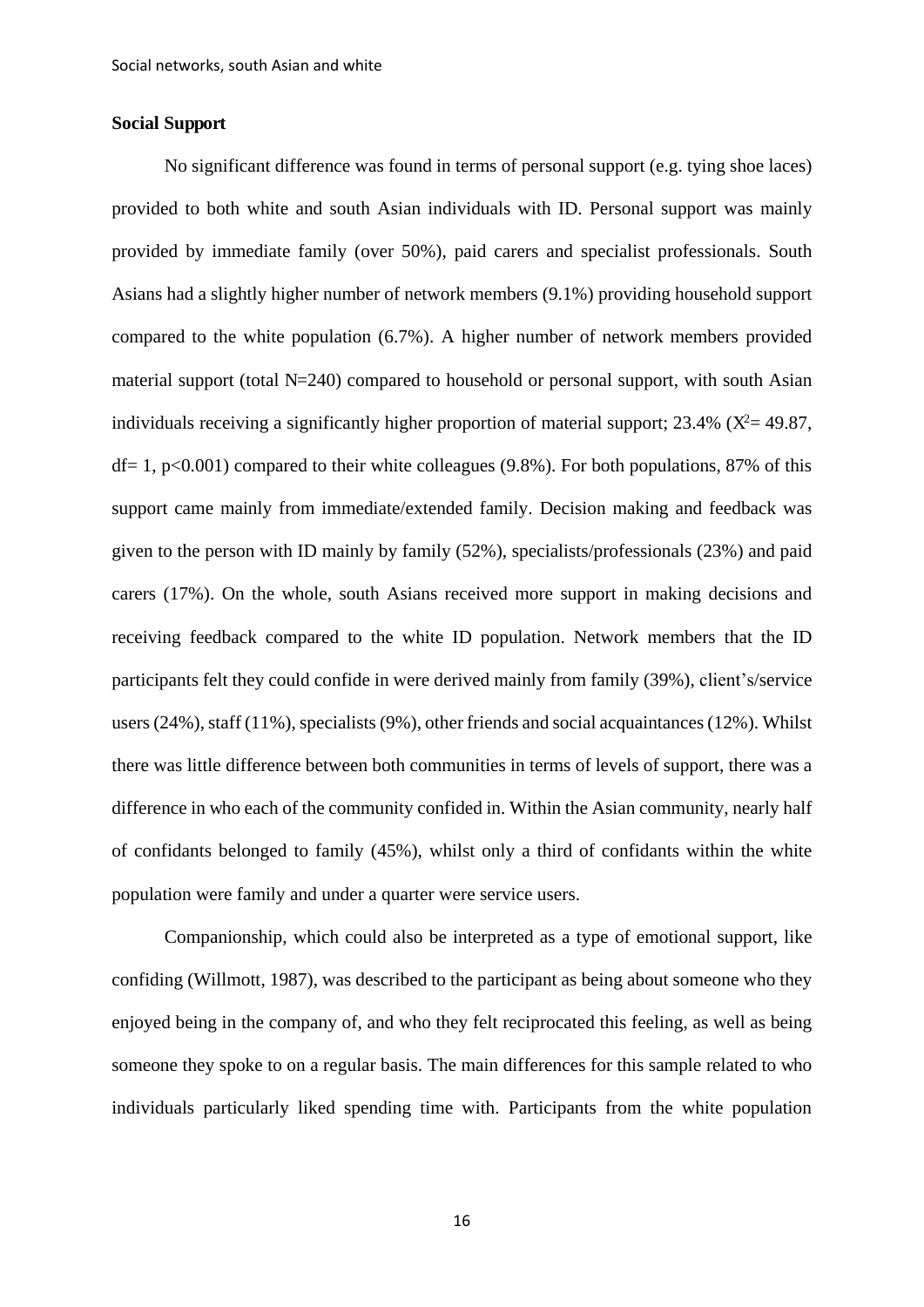mainly enjoyed spending time with other client's/service users (35%), whilst south Asian participants enjoyed spending time with family (40%).

Invisible support referred to those network members who kept an eye on the person with ID or 'looked out for them'. Again, little significant difference between the two communities was identified, however, over 52% of family network members from the south Asian community were thought to keep an eye on their relative with ID, compared to 32% from white families.

Positively, it was found that only 5% of the total number of network members was reported as nasty or critical towards participants. South Asians had a higher proportion of at least one critical network member compared to white participants (74%, 26% respectively of the total 5%). Overall, family members and clients were most likely to be critical towards the participants; with family members from the south Asian group emitting a greater level of negativity than other network members.

#### **Interactional Features**

Both communities had similar levels of reciprocity with their respective network members (white; 37%, Asian; 35.6%) but who they reciprocated with, differed. South Asian individuals with ID reported higher levels of reciprocity with family (57%), much more so than their white counterparts (34%), however, the white ID sample had a more even dispersal of reciprocity between different network members. Both groups saw about two-thirds of their network members on a daily or weekly basis, with the majority of these network members consisting of service users, family, and staff/specialists. Both groups' highest percentage of network members came from services users who they saw daily (white; 43%, Asian; 42%). The white sample's second highest number of network members seen daily came from staff (15%), compared to south Asian's who saw family (23%). Unsurprisingly, 97% of the Asian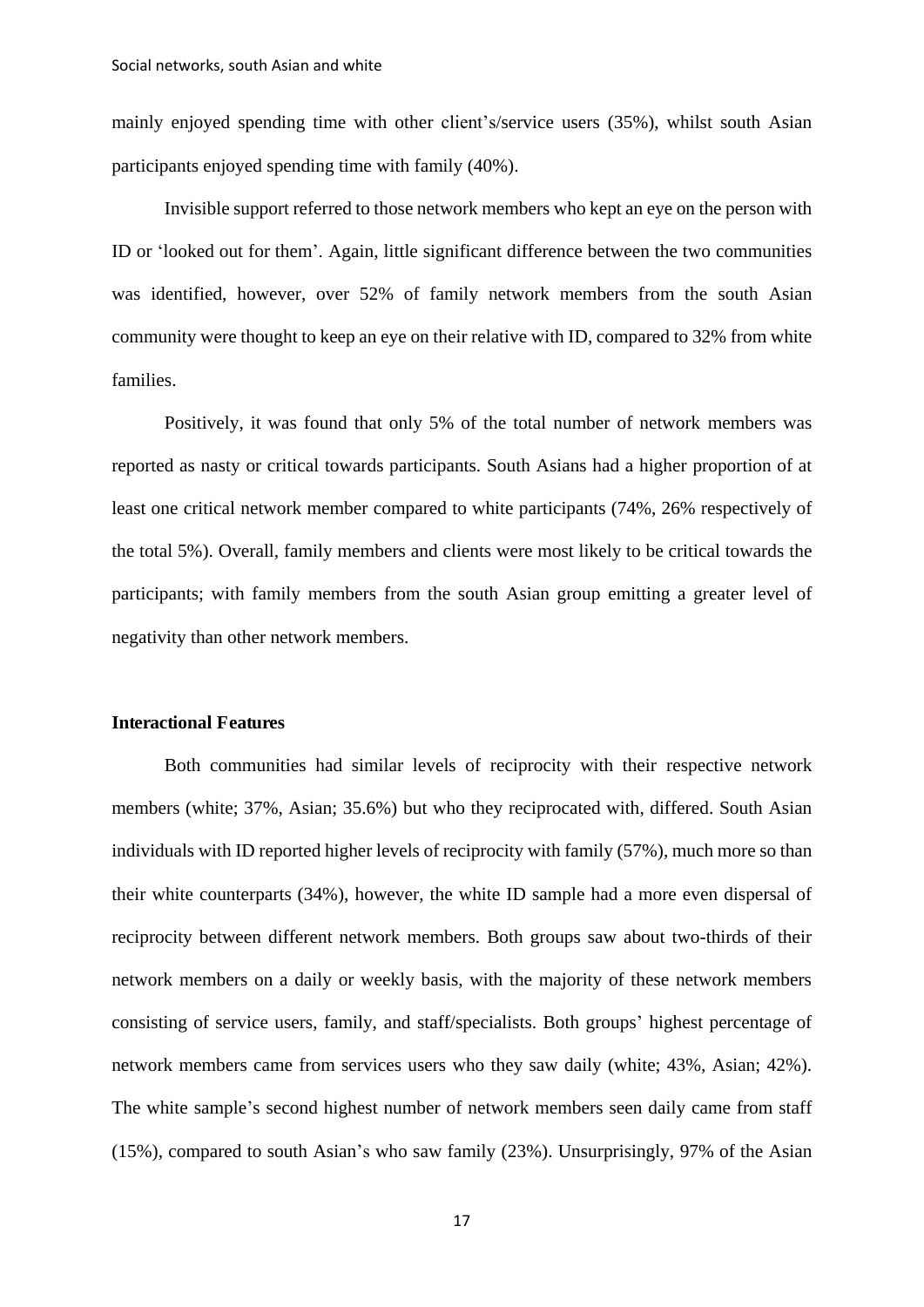family members and 69% of white family members had known the person with ID for more than 5 years. The type of relationship someone with an ID says they have with a network member can reflect how they feel about this person and whether they do in fact get on with the network member and want them to be a part of their social life. Overall, 67% of the south Asian population felt they were 'best' friends with their family network members, compared to 49% from the white community.

#### **DISCUSSION**

The results from this study emphasise the differences in social network structure between two ethnic groups in the UK, White being the predominant ethnic group (48.2 million in 2011, or 86%) and south Asians making up only 7.5% of the total population in the UK [\(ONS, 2011\)](#page-37-6). Although participants were sought from operationally similar services, and had similar levels of adaptive functioning of ID, the social make-up of network members were found to differ considerably.

The mean ABS scores for all participants was 211.5 (range 79-284) which in comparison to the general population of people with ID is rather high and comparative to those with a mild to moderate ID. This study does not therefore represent those from a wide spectrum of ID. However, using Pearson Correlation, it was found that higher ABS scores correlated positively with higher network size, therefore participants with higher adaptive behaviour scores also had a larger network size perhaps due to their adaptive behaviour functioning and communication skills.

The ABS scores in this study were somewhat similar (albeit slightly lower) than scores from participants in Forrester-[Jones et al.](#page-35-2)'s (2004) supported employment study, where participants scored a mean of 269.5 (range 188-302) on the ABS. Participants in their study were however all in supported employment, and therefore higher adaptive behaviour is

18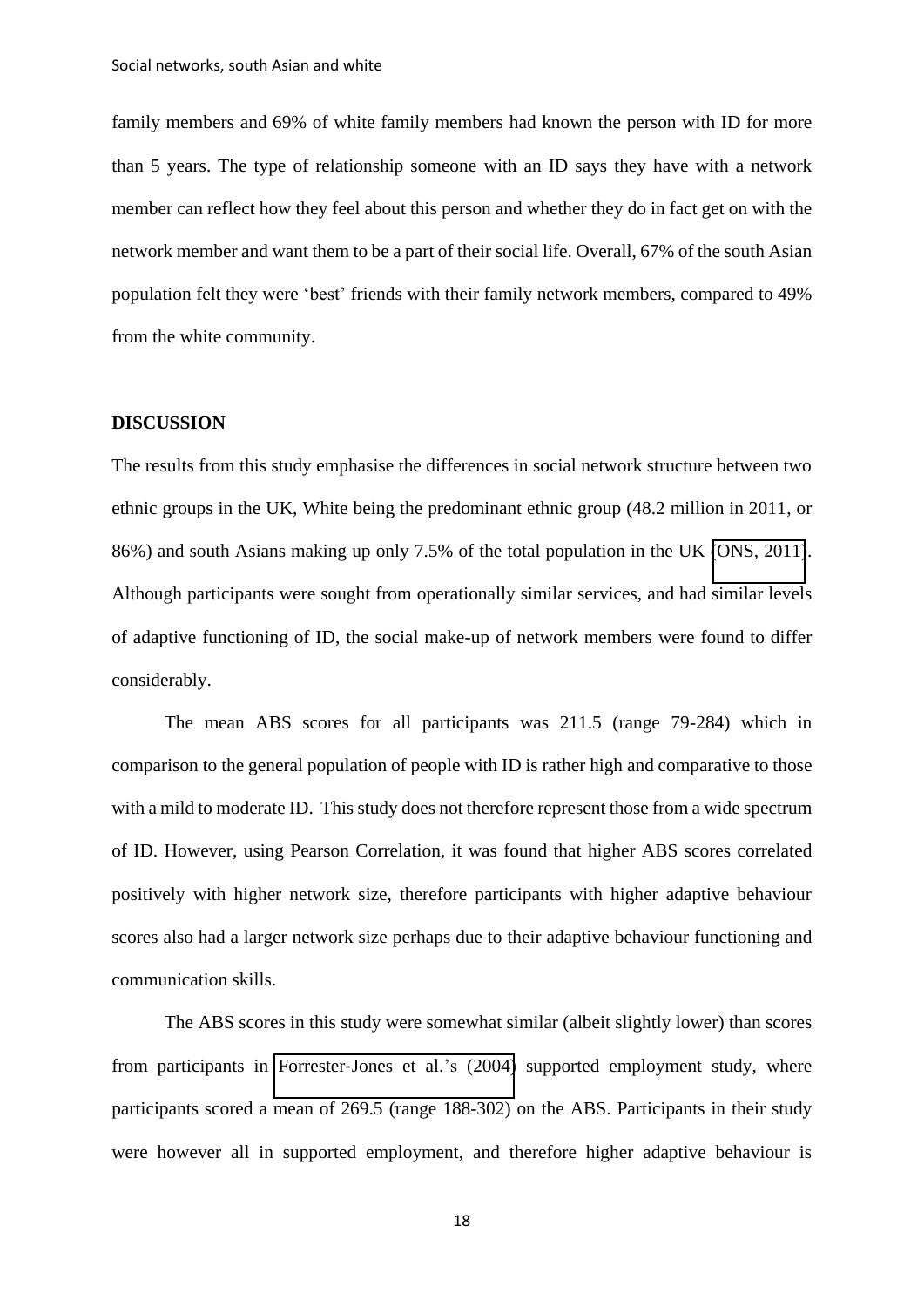expected. In comparison to [Lowe, Felce, Perry, Baxter, and Jones](#page-36-9)'s (1998) study though, scores on adaptive behaviour in the current study were considerably higher (90, range 21-178) despite both studies reporting similar living circumstances; i.e. family or residential/community housing. Similarly, participants studied by [Robertson et al. \(2001\)](#page-37-2) had lower adaptive functioning scores than those in the present study. In their study people with ID living in village communities scored a mean ABS of 195.4; in residential campuses 103.9; and in dispersed housing 150.2. Therefore, overall adaptive functioning in the present study was fairly high compared to other similar studies reporting on social networks, which could have positive implications for the network memberships formed and activities both ethnic groups were involved in. A likely reason for this difference is the requirement for participants in this study to have the capacity to consent to participate and ability to be interviewed face-to-face by the researcher, leading to necessarily higher adaptive functioning.

It could also be argued that the higher scores on personal self-sufficiency were to be expected due to the recruitment process, in that, both groups were personally selected by "gatekeepers" or service managers, who tended to invite participants who were generally more physically able and cognitively competent to consent to research participation. As [Becker,](#page-34-8)  [Roberts, Morrison, and Silver \(2004\)](#page-34-8) point out, this obvious limitation shows how bound researchers are to gatekeepers, whether in a service setting or by family carers. All participants interviewed were accessed via a day centre or ID organisation; were fairly physically able; and did not need the use of a personal carer whilst attending the day centre. Personal hygiene abilities were therefore expected to be high. This corresponds with results obtained on social support; the main type of personal support needed by participants involved hep with complex fine motor skills (e.g. help with buttons or tying shoe laces). The white participant group had higher overall ABS scores (although not significantly so) compared to the south Asian group. One possibility could be that most south Asian individuals still resided at home and appeared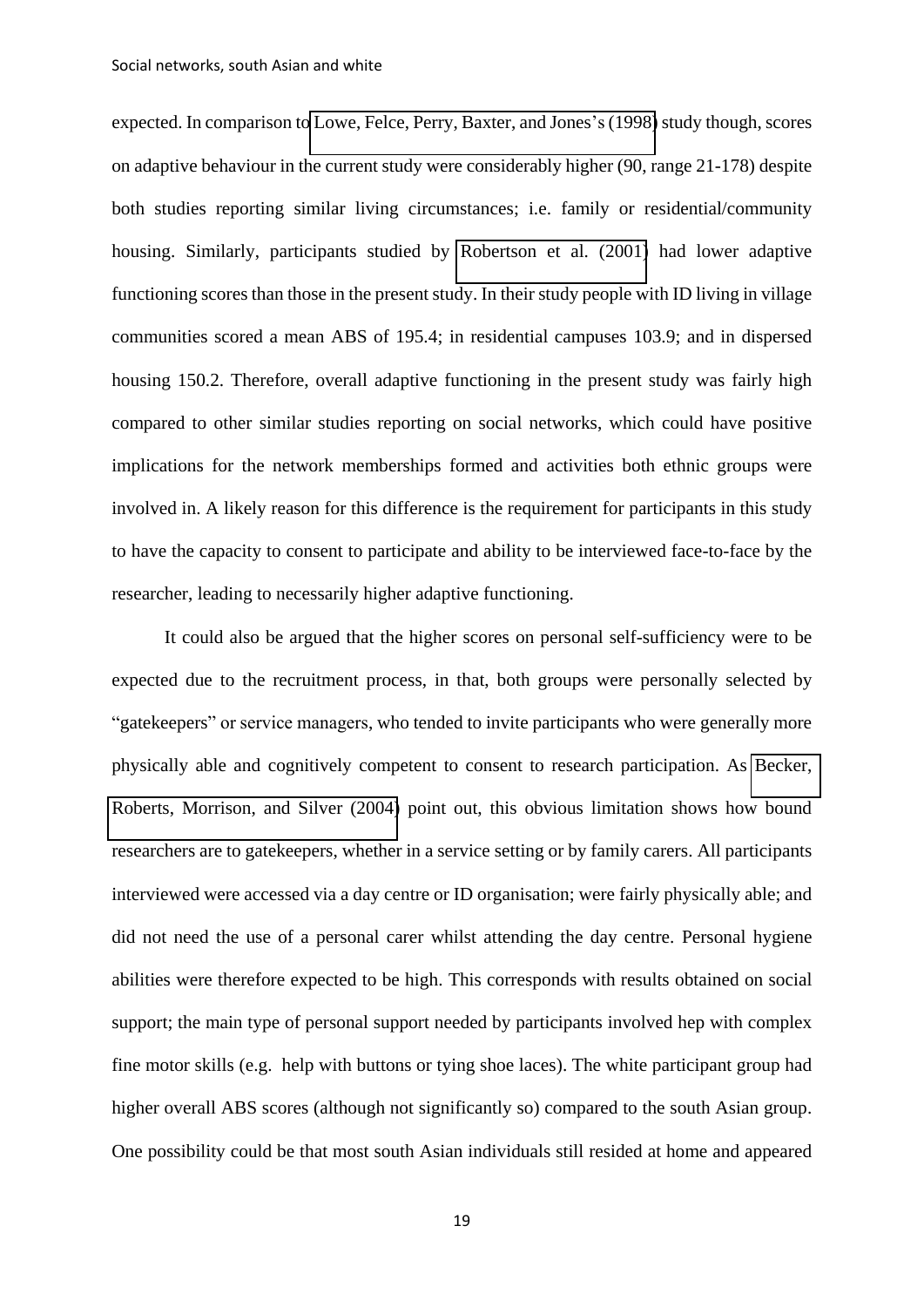to be more dependent on family members for help in personal day-to-day care compared to their white counterparts who were overall more independent, living in supported residential homes or independently. This corresponds with data on people with ID living in dispersed independent housing [\(e.g. Robertson et al., 2000\)](#page-37-7) where residents had an overall higher mean adaptive functioning score compared to other ID groups living in NHS campuses which are similar to some home settings by way of social connectedness, physical activity and expectations to behave independently. Findings by [Duvdevany \(2002\)](#page-35-9) however contradicts both these results, where no significant difference was found in ABS scores between people with ID who lived in more segregated living conditions compared to those who were living within the community.

On the whole, the south Asian ID group interviewed presented as having generally lower levels of communicative abilities in regards to their formation of sentences and comprehension of spoken instructions, hence unsurprisingly, the white ID group obtained significantly higher community self-sufficiency scores compared to the south Asian ID group. One reason for the difference in scores is the south Asian ID group's bilingualism. A number of south Asian participants spoke more than one language, their second language being their native tongue, leading to possible discrepancies in the way they communicated or understood instructions or questions. It can also be argued that these differences in communication might impact on the levels of integration for the south Asian group, who would socialise more frequently with family and friends speaking their own native language, compared to integrating fully with the white community where English is preferred. These results correspond with the differences found in network membership between the two study groups.

Social network size for both study groups was 32, with little difference in size between the two groups. This number is very small compared to studies of 'ordinary populations' which deem average networks to consist of between 100 and 150 members [\(Sarason, Levine, Basham,](#page-37-8) 

20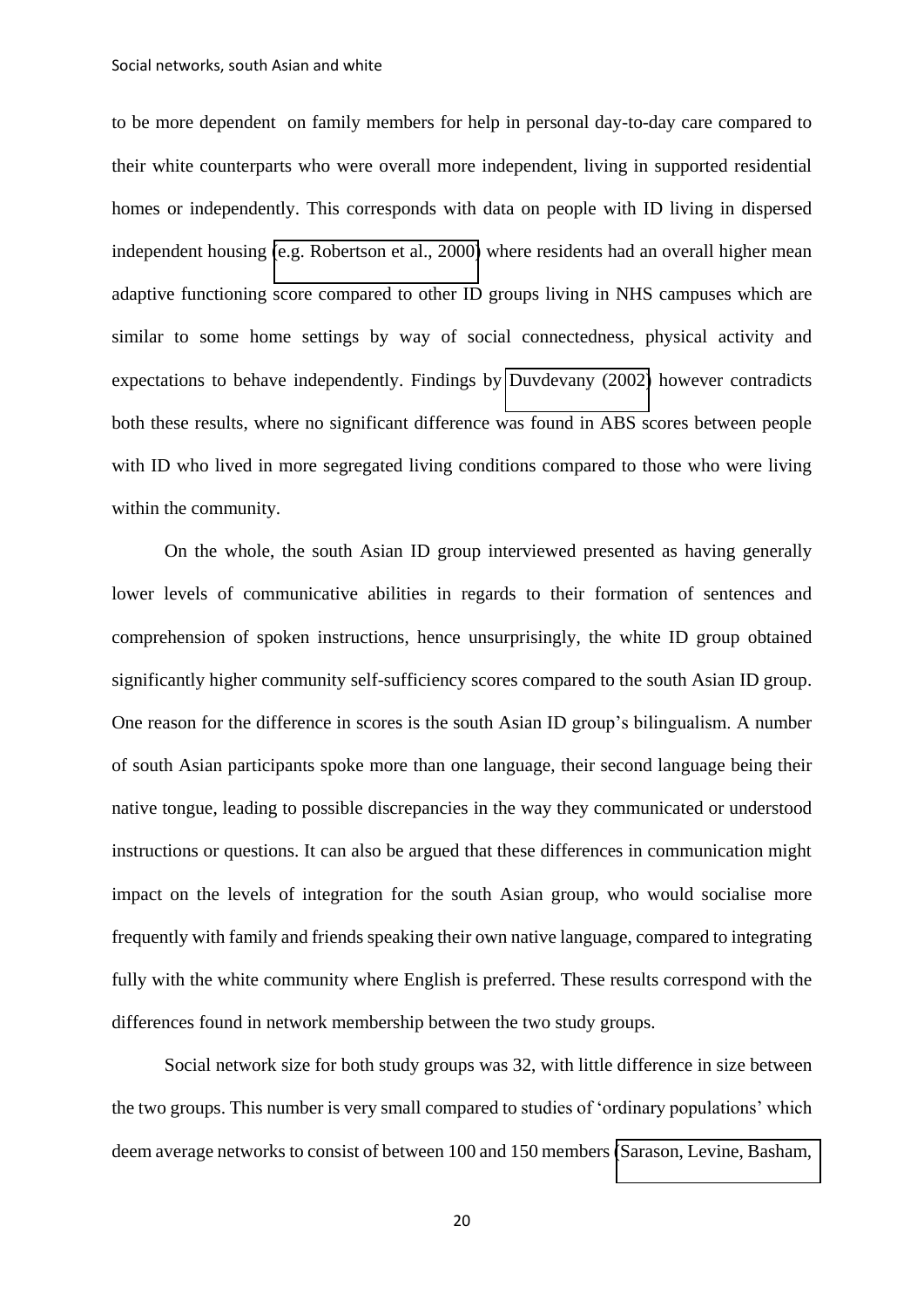[& Sarason, 1983;](#page-37-8) Hill and Dunbar 2003) with networks of less than 50 regarded as very limited [\(Burt & Ronchi, 1994;](#page-34-9) [Duck et al., 1991\)](#page-35-0). Since no other comparative study of social networks of south Asian and white people with ID currently exists, our results cannot be benchmarked, and can only be compared to a few studies regarding network structures of ID populations. Using studies with similar populations which employed the same methodology, network size for our study group compares favourably. For example, Forrester-[Jones et al. \(2006\)](#page-35-3) found an average network size of 22 members for participants with a mean age of 51 years. whilst [Robertson et al. \(2001\)](#page-37-2) recorded a median size of 5 (range 0-20), (although this population were more severely disabled and staff members were excluded from the network count). On the other hand, as noted earlier, Forrester-[Jones et al. \(2004\)](#page-35-2) found an average network size of 46 persons, amongst those placed in supported employment with a mean age of 36 years. Murphy and O'Callaghan (2004) found a mean network size of 20.6 for 60 adults with ID residing in Kent and a London suburb (mean age 38 years). This highlights the impact of age as well as more socially inclusive activities on network size, whereby the more included a person is within the community, and involved in some sort of supported or voluntary employment or community activity, the greater the network size. As age increases, the number of network member's decrease, due to a number of reasons, such as, significant physical and mental health decline [\(Walsh, Heller, Schupf, & Van Schrojenstein Lantman](#page-37-9)-de Valk, 2001) resulting in an inability to socialise and engage in meaningful relationships. Health is a major factor in reflecting a person's social and economic circumstances and daily experiences. A number of services in the UK are not tailored to the ageing physical and mental health needs and social requirements of older adults with ID, resulting in lower social network size (as described in Robertson's study).

Network membership and the area of life from which they are derived also have implications for levels of social inclusion and involvement in different activities. The largest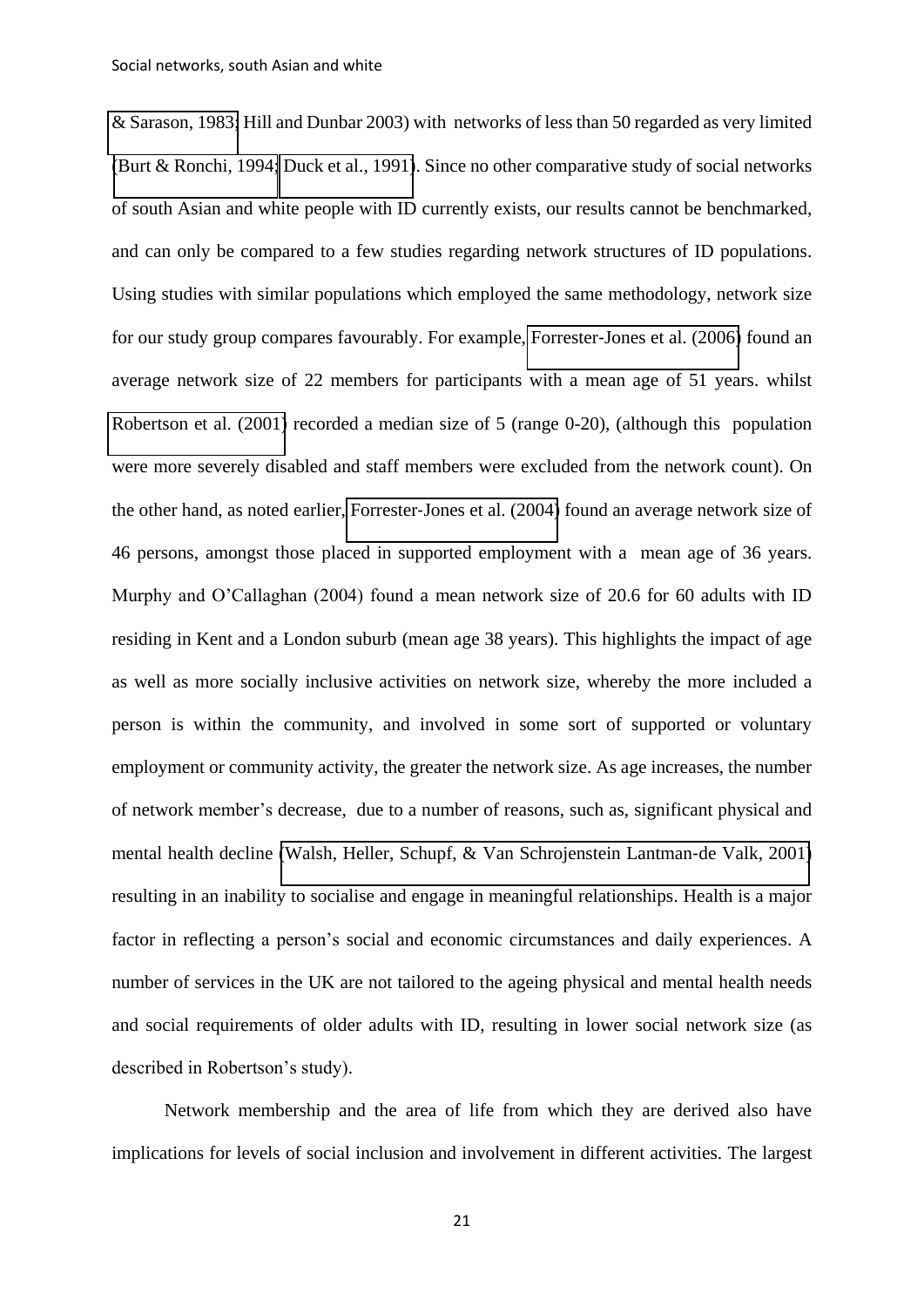proportion of network members for the white ID population came from service users; family and staff (71%) whereas for the south Asian ID group only family and service users (63%) formed the greatest number of network members. These results support the notion of family members being the gatekeeper to social inclusion for both groups yet network memberships might be very different for the south Asian population if 'allowed' to be involved in more community activities. A number of other studies (Forrester-[Jones et al., 2004;](#page-35-2) Robertson et al., [2001\)](#page-37-2) have however found similar results, in that staff, family and other members with ID made up the largest membership category of the total contacts; 68% and 83% staff; 72% family; and 54% other members with ID respectively, derived predominantly from day centres and other family/household. Studies focussing on the south Asian ID population have also found that most young ID south Asians reported being closest to their mothers who provided both emotional and practical support [\(Pawson, Raghavan, Small, Craig, & Spencer, 2005;](#page-37-10) [Raghavan](#page-37-4)  [& Waseem, 2007\)](#page-37-4).

Another aspect not previously reported in social network research is the ethnicity of network members. This study found the south Asian ID group to have a ratio of 2:1 Asian to white network members, whilst the white ID group's members were majority white. Although poignant, these results need to be considered with the location of services from which both groups were recruited. According to the [ONS \(2011\)](#page-37-6), London houses a more diverse range of ethnic groups compared to Kent [White: 62.4% (London), 88% (Kent); South Asian: 10% (London), 2.4% (Kent)], hence, the white ID group from Kent may not have had as much opportunity to socialise and integrate with other people from ethnic minorities compared to the South Asian group residing in London, perhaps accounting for the limited numbers of ethnic minorities in the white group from Kent. This sampling limitation could paint a very different picture if all participants were recruited from a similar socio-economic area in the UK.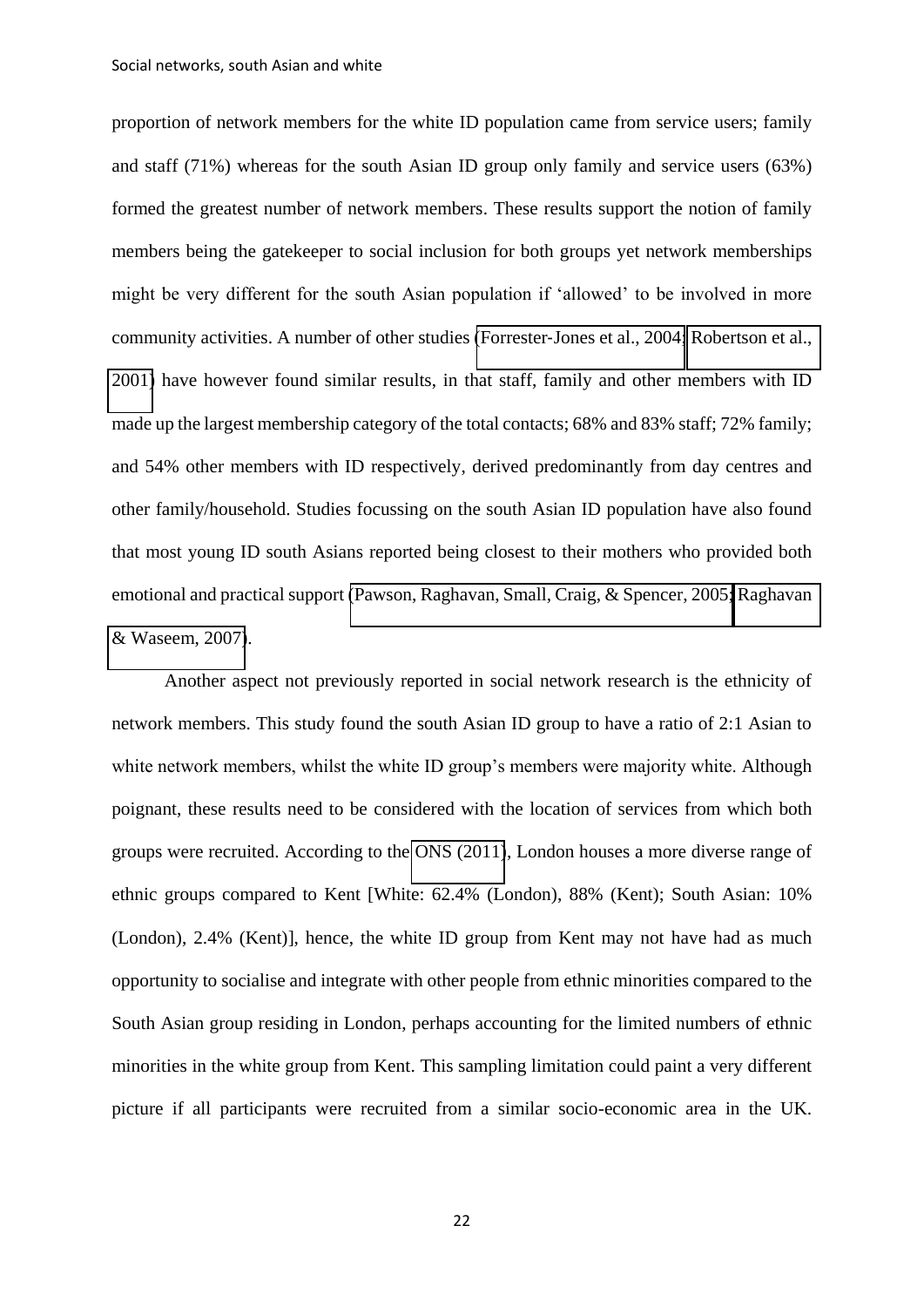However, as this was not possible for this study, this is currently the best available data on ethnic network membership for people with ID.

Family structure and the involvement of the immediate and extended family varied between the white and south Asian ID group. South Asian's had a higher number of family members in their network, but the level of functional and interactional behaviours that was provided by family differed between the two groups. Overall, the south Asian group received more functional support from immediate and extended family, such as decision making, which [Raghavan and Waseem \(2007\)](#page-37-4) similarly found, in that Asian parents took on most of the support needs. Similarly, south Asian participants confided most with their family members and enjoyed the company of their family more than any other network group, labelling them as their 'best friend', corroborating findings by [Bowes and Dar \(2000\)](#page-34-10) who similarly found the importance that family played in the lives of people with ID from ethnic minority backgrounds. In Bowes and Dar's study south Asian people with ID preferred to live with their family and were dependent on them for household support and in some instances care. Many participants in their study discussed how their daily lives centred on family, explaining that they spent the majority of their time at home with family, watching Asian channels on television. However, white participants felt they could confide in a number of different network members from different areas of life, such as family, service users, friends and employers. [Forrester](#page-35-2)-Jones et al.'s [\(2004\)](#page-35-2) study reported similar results with their users, whereby a high level of confiding occurred between staff, family, other friends and work contacts. Reasons for the difference in whom network members of each group confide in; the type of relationship they had; and who they enjoyed spending time with, could be related to the proximity principle. The more time one spends with someone, the closer they get to them and more they open up.

#### **CONCLUSION**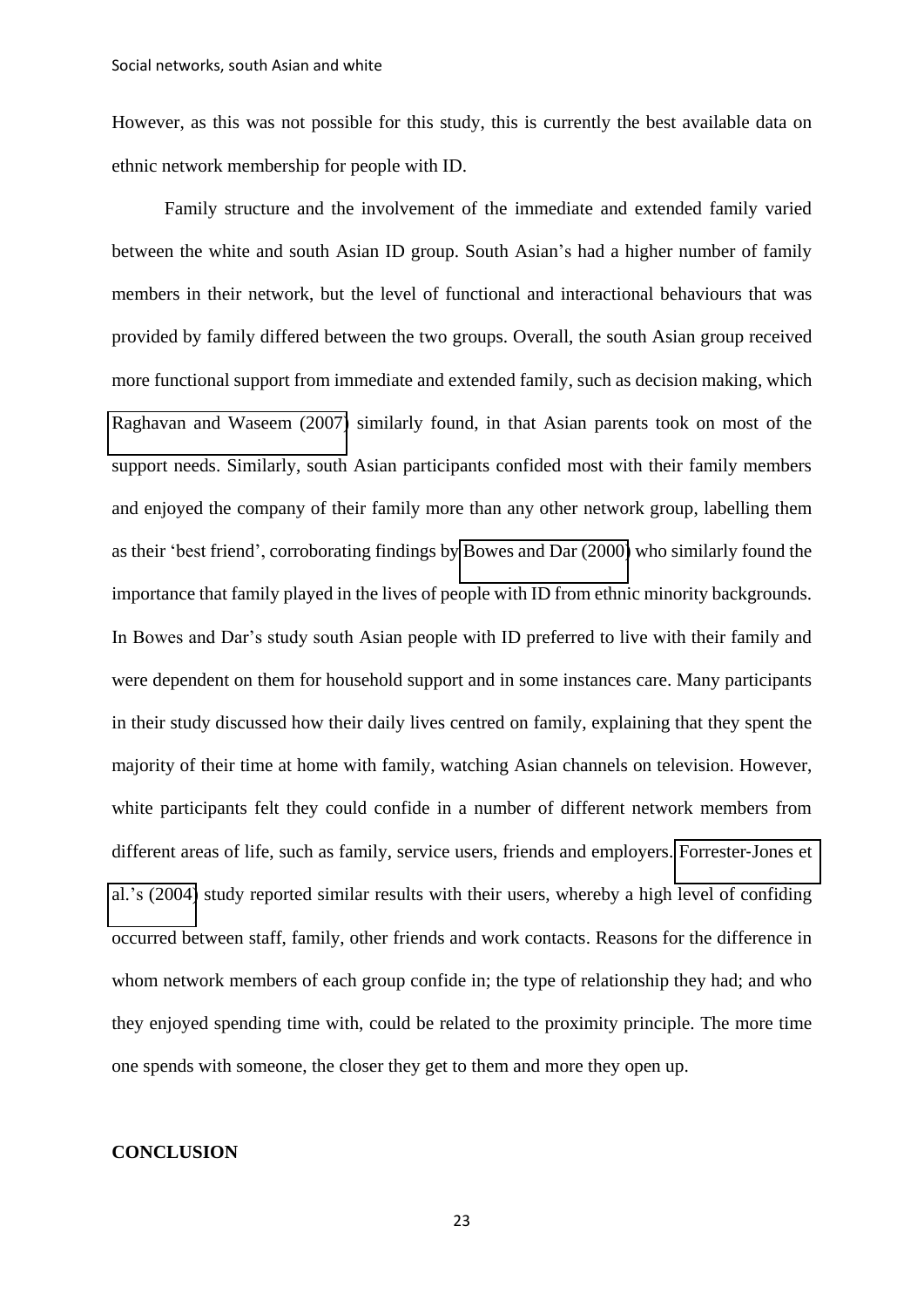It is only over the last two decades in the UK that the majority of  $1<sup>st</sup>$  generation south Asians are grasping the language, culture and traditions of the UK. General involvement in the wider community and services is still progressing and south Asians may be regarded as playing 'catch-up' to the white community, in both allowing their child with ID to participate in a number of meaningful activities or move into independent and residential living, as well as receiving appropriate support for their loved ones with ID. They are also still experiencing stigma, fear and anxiety within their own communities in addition to racism (which arguably has increased more recently due to social and political anxieties over immigration and the decision of the UK to leave Europe).

Although, there are a number of limitations with this comparative study, the findings reflect the work that needs to still be put into practice with enabling both south Asian and white ID populations to participate in UK communities, enabling both groups to develop a greater network of social contacts within a range of areas of life. Further research on the type of formal and informal support that people with ID receive is required to determine the areas of life in which they want to enhance their social networks, and more work is needed to explore further differences within specific ethnic groups. The groups had similar numbers of network members, but membership differed greatly. It cannot therefore be argued that one ethnic group had a more diverse social network than the other, without exploring the social, emotional or practical support each individual network member provided. Given the fact that the social lives of individuals in this study relied on the cognitive abilities of participants to remember who their network members were and their perceptions of support received from each one, it could be argued that a more in-depth study is needed, where each network member named in the SNG is also interviewed to determine how they view their relationship with the person with ID. A more ethnographic study which charts how social relationships are played out behaviourally would also be beneficial. Nevertheless, this study reveals individual's social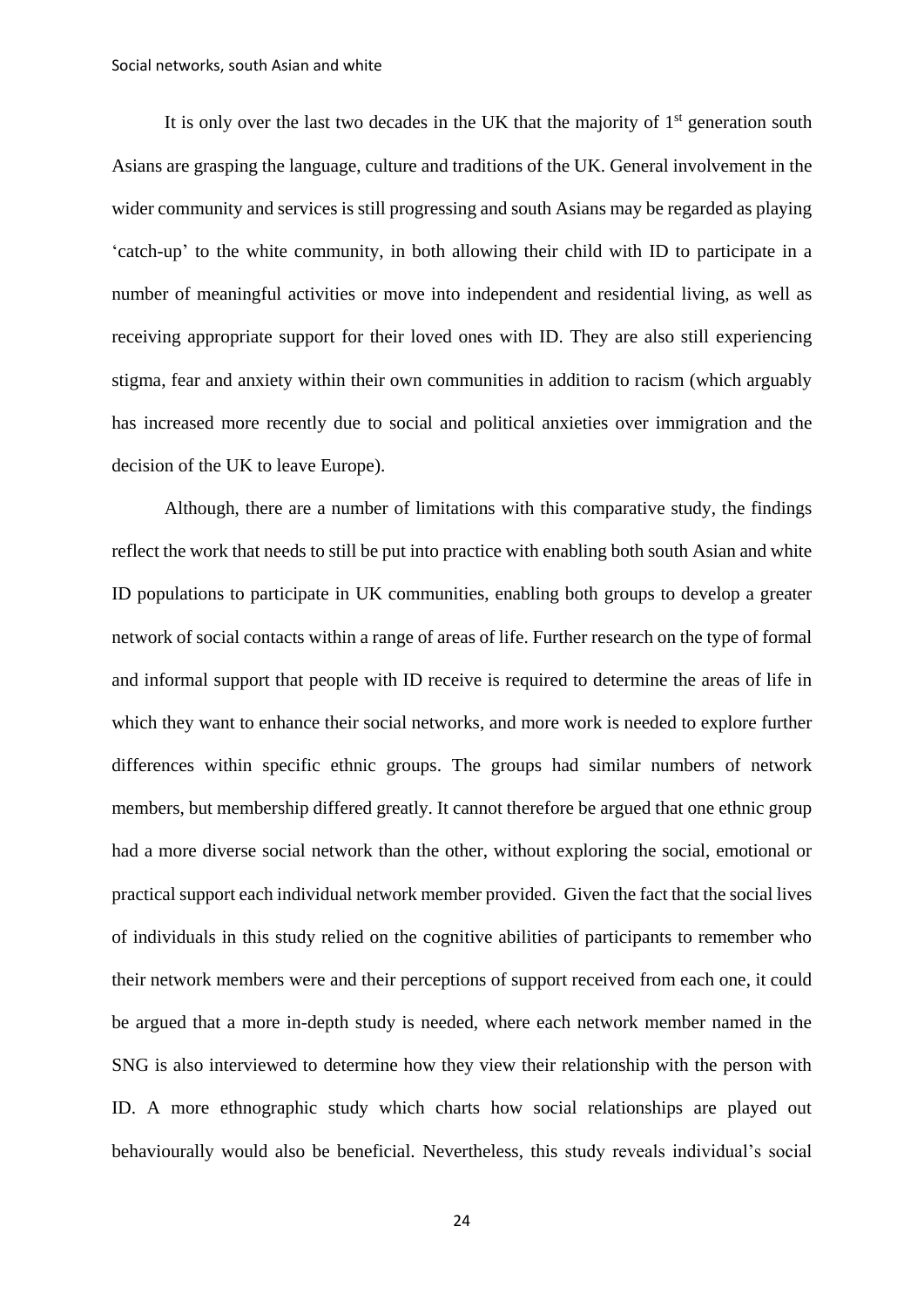networks from their own perspective which, it has long been argued is what matters most (see Henderson 1985:48; Murrell et al. 1992:568).

Mainstream services should actively work in partnership with south Asian organisations or groups to provide mutually inclusive services for all ethnic communities. Services and professionals should seek to listen and hear the views, concerns and needs of people with ID through the commissioning of further participatory research, or via formal and informal discussion and focus groups. This needs to be done with a view to providing tailored information of specific services responding to their needs (such as supportive employment agencies or sporting and activity clubs).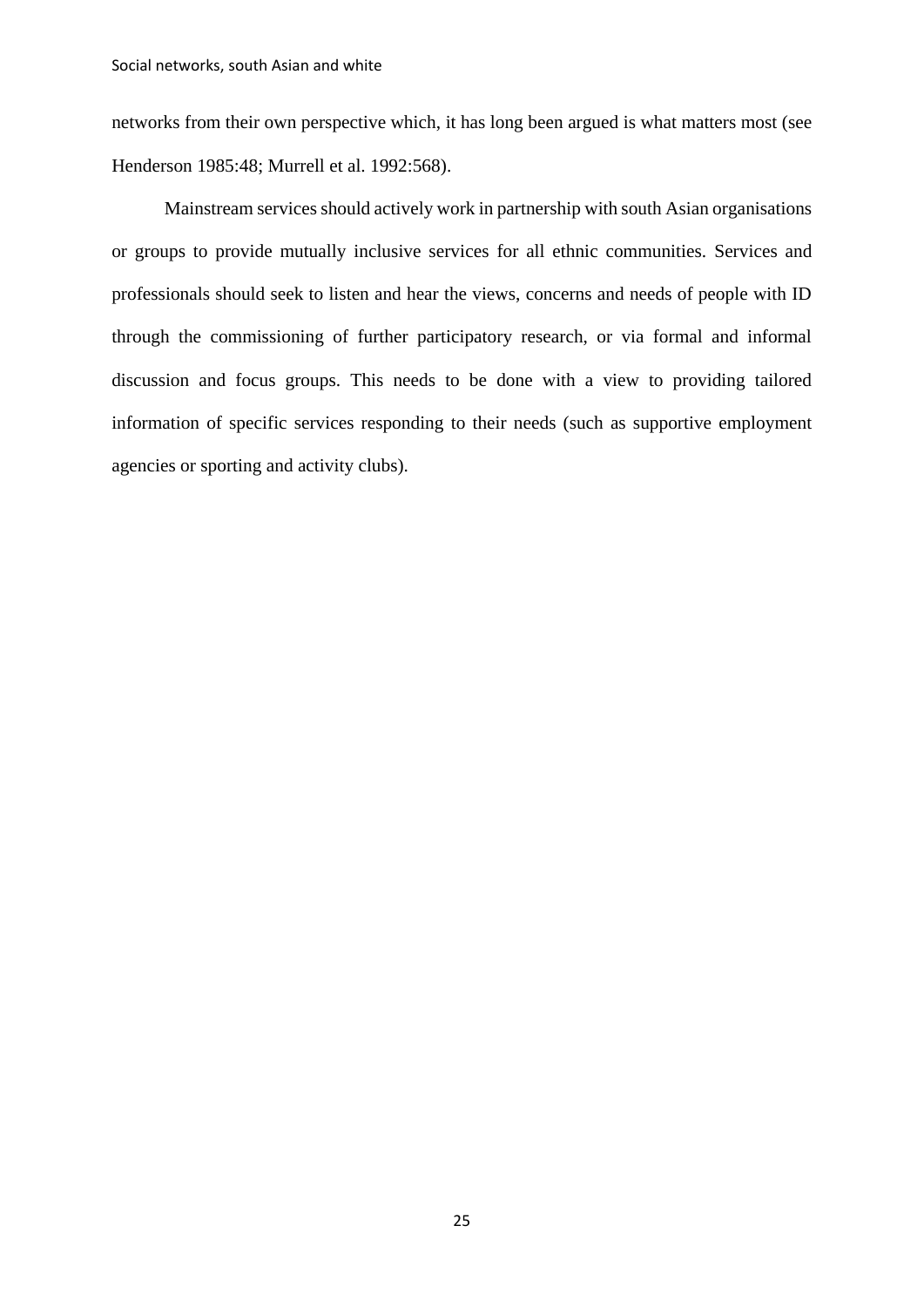## **ACKNOWLEGEMENTS**

The authors wish to thank all the people with intellectual disability and their paid/family carers who participated in the study. This research was funded by the Tizard Centre, University of Kent. Thank you to the organisations that assisted with recruitment, in particular Mencap, Swalecliff Day Centre and Ashiana Charitable Trust.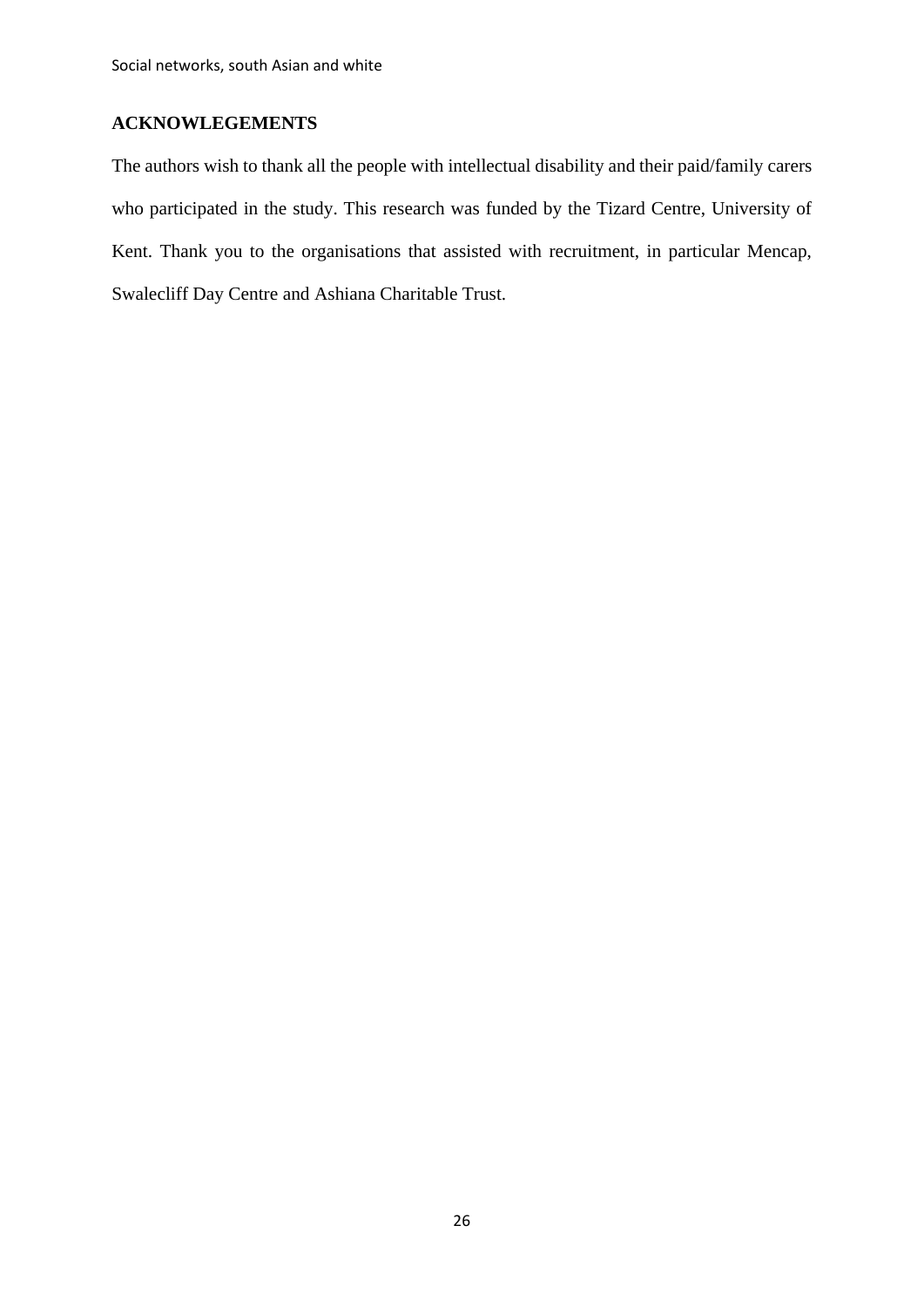Social networks, south Asian and white

## **TABLES AND FIGURES**

**Table 1** Characteristics of sample population

|                          | White | <b>Asian</b>   | <b>Total</b> |
|--------------------------|-------|----------------|--------------|
|                          |       |                |              |
| <b>Sample Number</b>     | 24    | 23             | 47           |
| Gender:                  |       |                |              |
| <b>Male</b>              | 15    | 12             | 27           |
| <b>Female</b>            | 10    | 10             | 20           |
| <b>Mean Age</b>          | 35.4  | 30.1           | 32.9         |
| <b>Age Range</b>         | 19-54 | $20 - 60$      | 19-60        |
| <b>Location:</b>         |       |                |              |
| London                   | 3     | 19             | 22           |
| <b>SE Kent</b>           | 14    | 1              | 15           |
| <b>Dartford</b>          | 8     | $\overline{2}$ | 10           |
| <b>Living Situation:</b> |       |                |              |
| Home                     | 15    | 17             | 32           |
| <b>Residential Care</b>  | 9     | 6              | 15           |
|                          |       |                |              |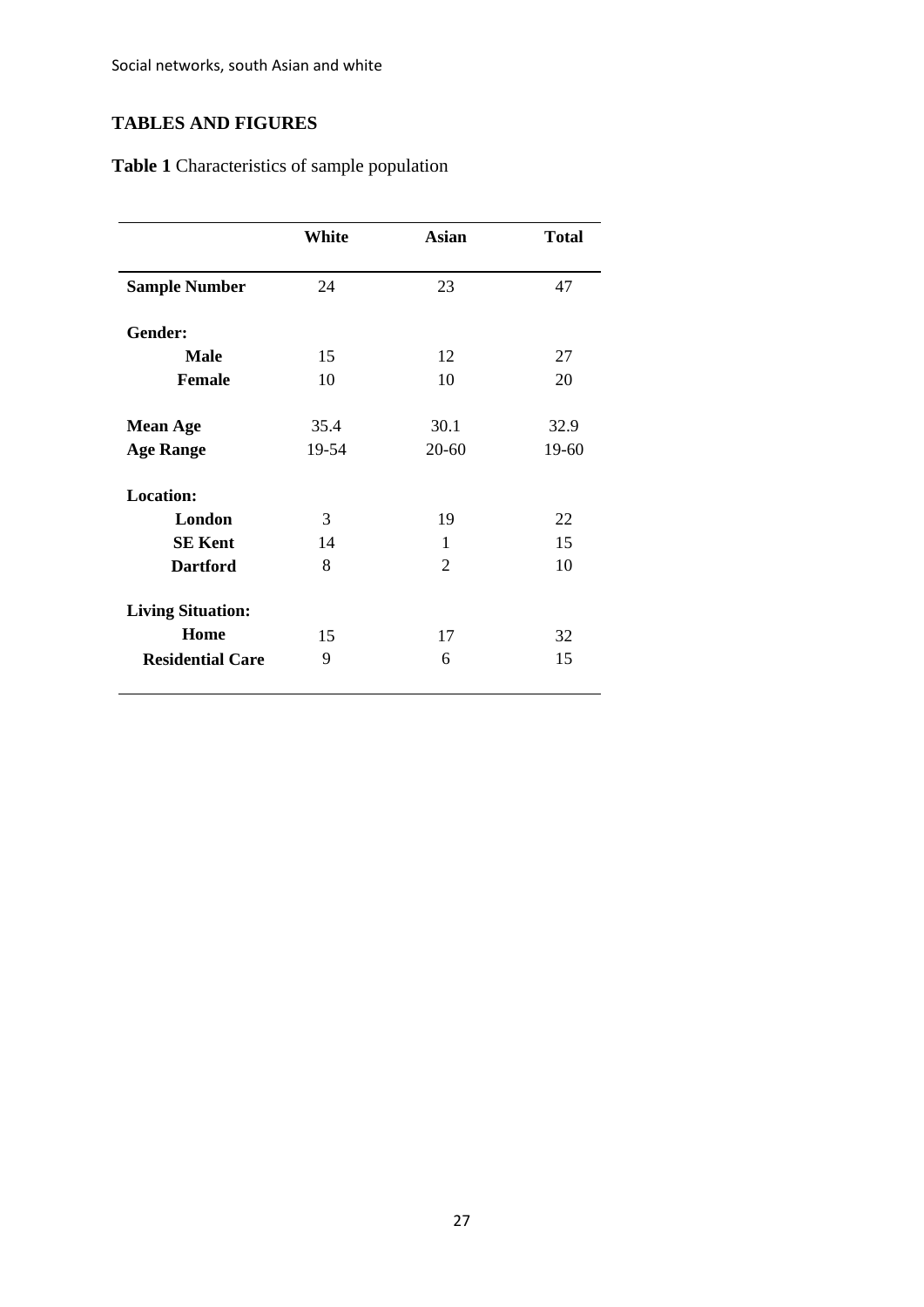## **Table 2** Adaptive Behaviour Scores (N=41)

|                                                     | White           | Asian          | <b>Total Sample</b> | t-test $\&$  |
|-----------------------------------------------------|-----------------|----------------|---------------------|--------------|
|                                                     |                 |                |                     | Significance |
| <b>Total ABS scores</b>                             |                 |                |                     |              |
| Mean (range)                                        | 227.3 (149-284) | 197.8 (79-260) | 211.5 (79-284)      | $t = 1.932$  |
|                                                     |                 |                |                     | $P = 0.061$  |
| <b>Factor A (Personal self-sufficiency)</b>         |                 |                |                     |              |
| Mean                                                | 81.1            | 75.2           | 77.9                | $t = 1.455$  |
| Mean (range)                                        | 69-88           | 31-88          | 31-88               | $p = 0.154$  |
| Mode Rating                                         | Very Superior   | Very Superior  | Very Superior       |              |
|                                                     |                 |                |                     |              |
| <b>Factor B (Community Self-sufficiency)</b>        |                 |                |                     |              |
| Mean                                                | 102.5           | 85.2           | 93.2                | $t = 1.869$  |
| Mean (range)                                        | 46-143          | 23-128         | 23-143              | $p = 0.069$  |
| Mode Rating                                         | Above Average   | Average        | Average             |              |
|                                                     |                 |                |                     |              |
| <b>Factor C (Personal-Social</b><br>responsibility) |                 |                |                     |              |
| Mean                                                | 44.6            | 38.4           | 41.3                | $t = 1.967$  |
| Mean (range)                                        | $23 - 56$       | $16 - 51$      | 16-56               | $p = 0.056$  |
| Mode Rating                                         | Average         | Average        | Average             |              |
|                                                     |                 |                |                     |              |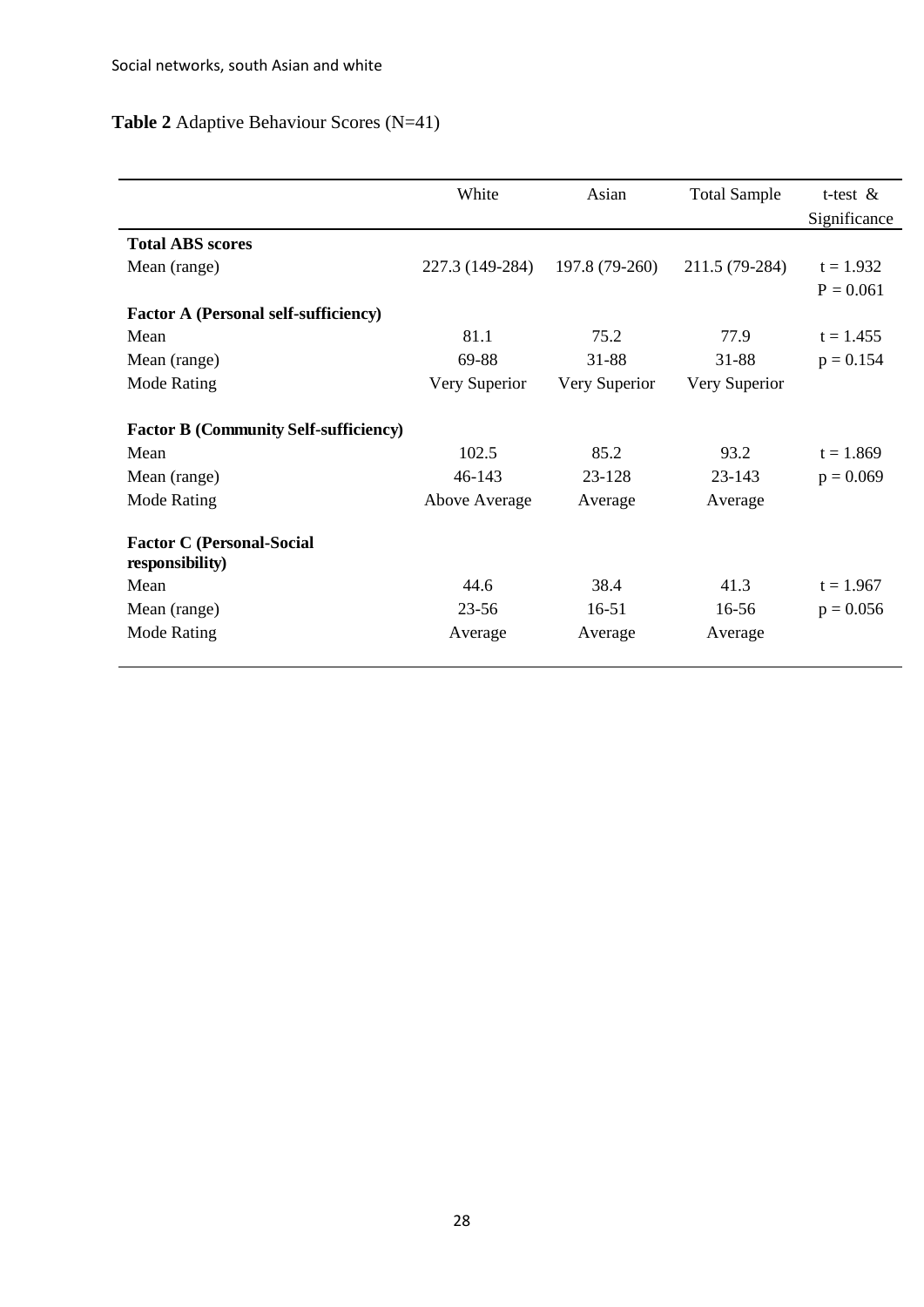## **Table 3** Social Network Size

|                           | Total<br>Sample | S. Asian | White     |
|---------------------------|-----------------|----------|-----------|
| Mean Network size         | 31.83           | 32.41    | 31.32     |
| Median                    | 31              | 31       | 31        |
| <b>Standard Deviation</b> | 12.98           | 14.2     | 12.1      |
| Range                     | 13-67           | 13-64    | $13 - 67$ |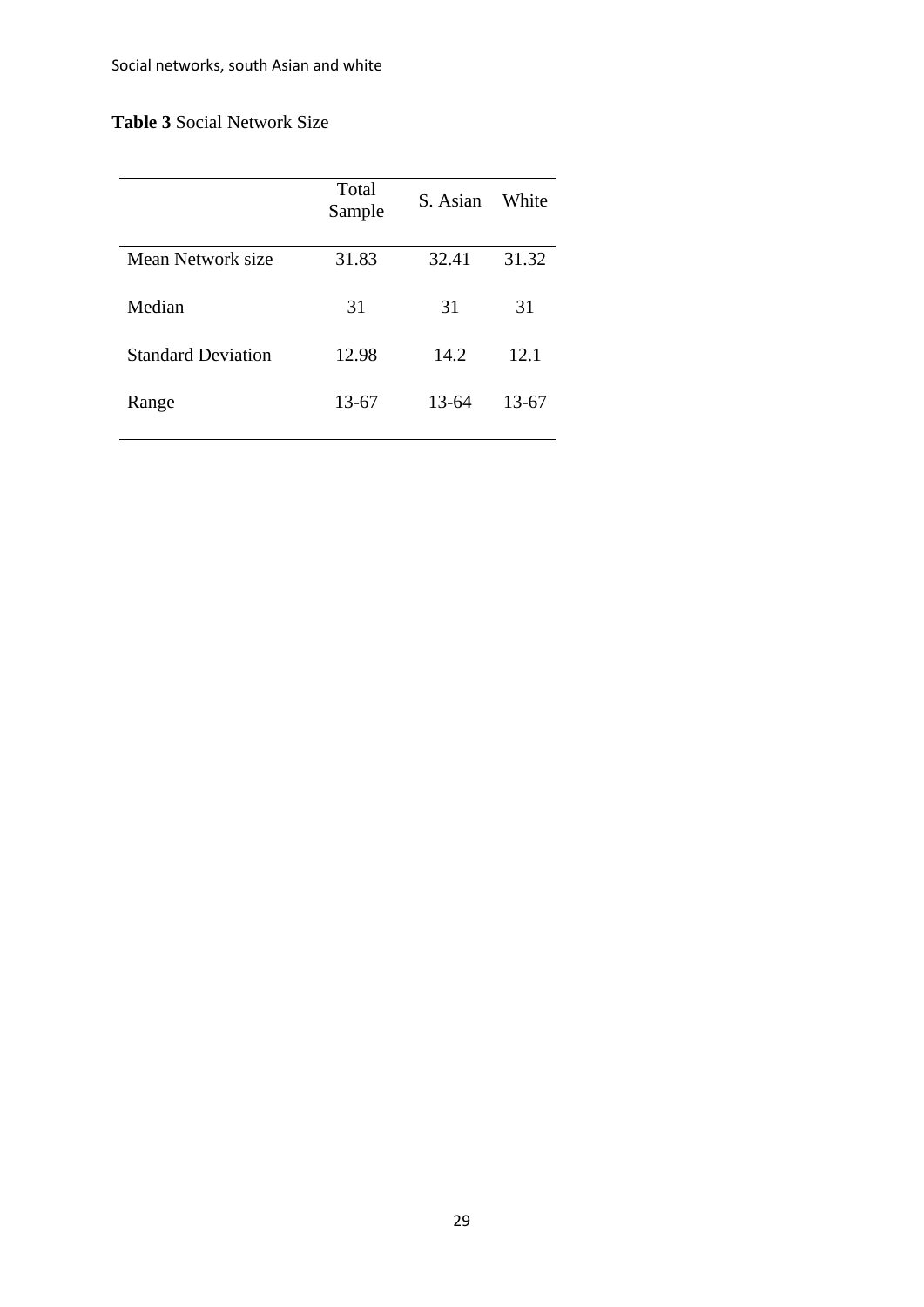

**Figure 1** Social network membership for White and South Asian group with ID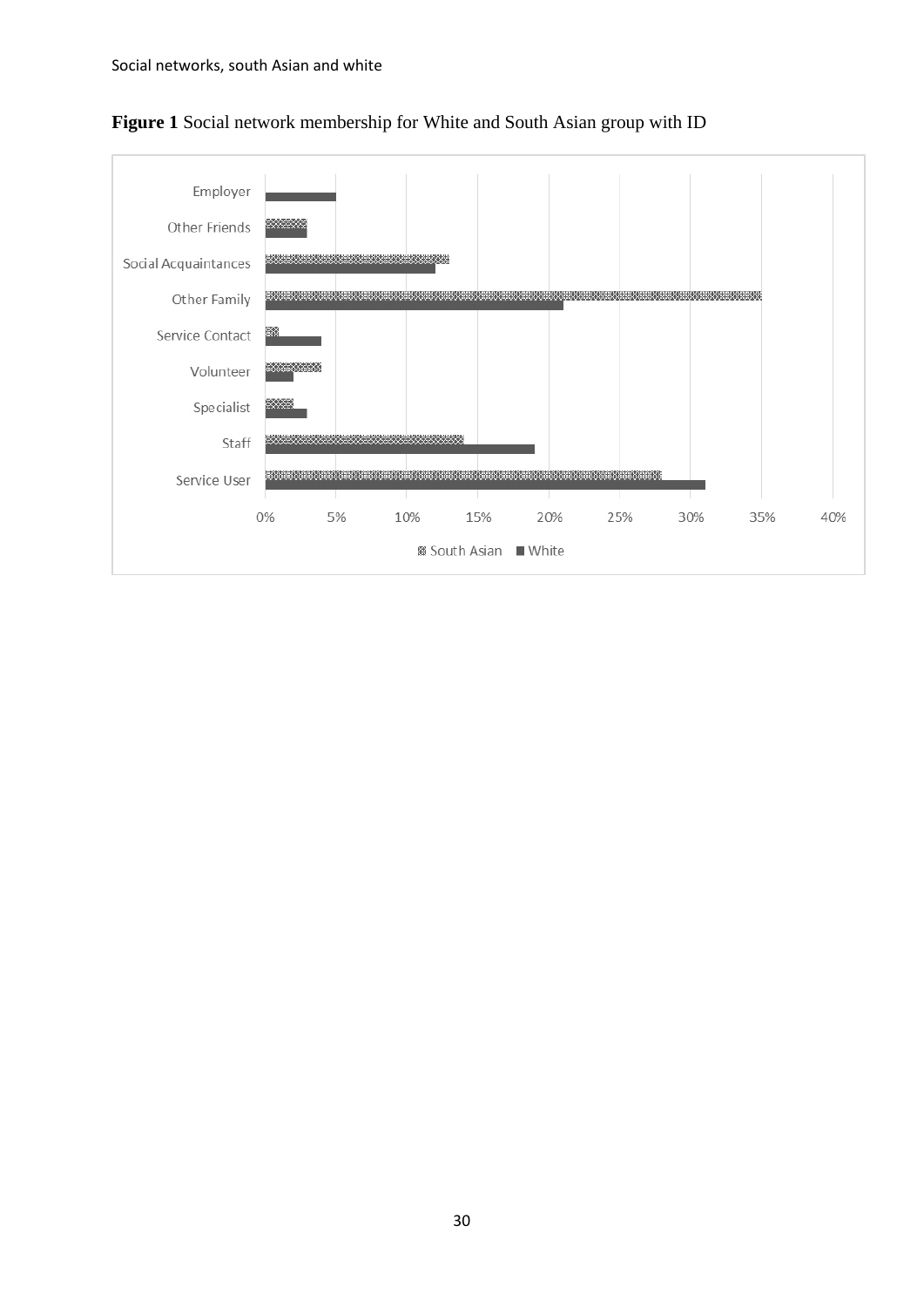

**Figure 2** Ethnicity of the network members for both ID populations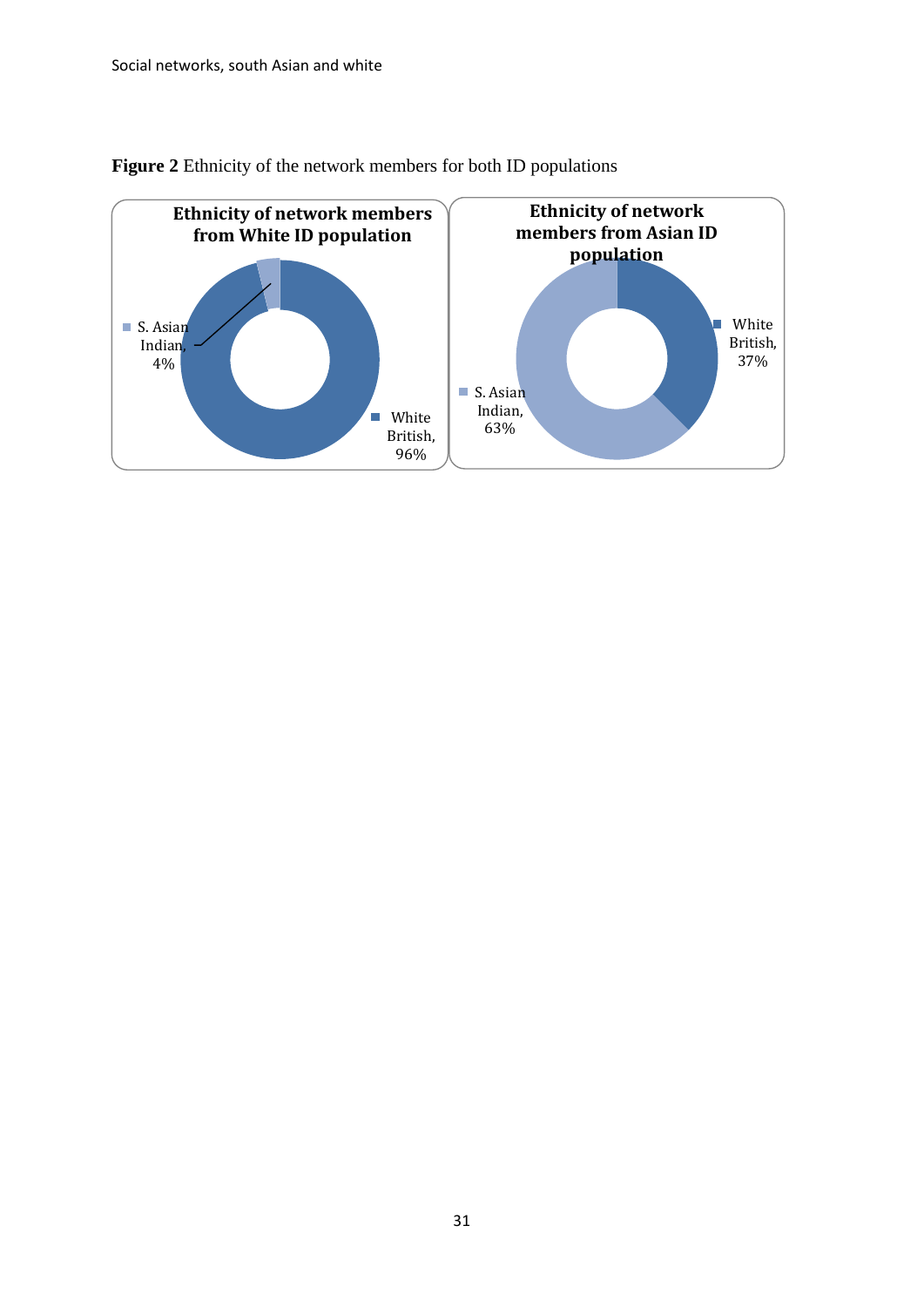

**Figure 3** Area of life (social context) of both populations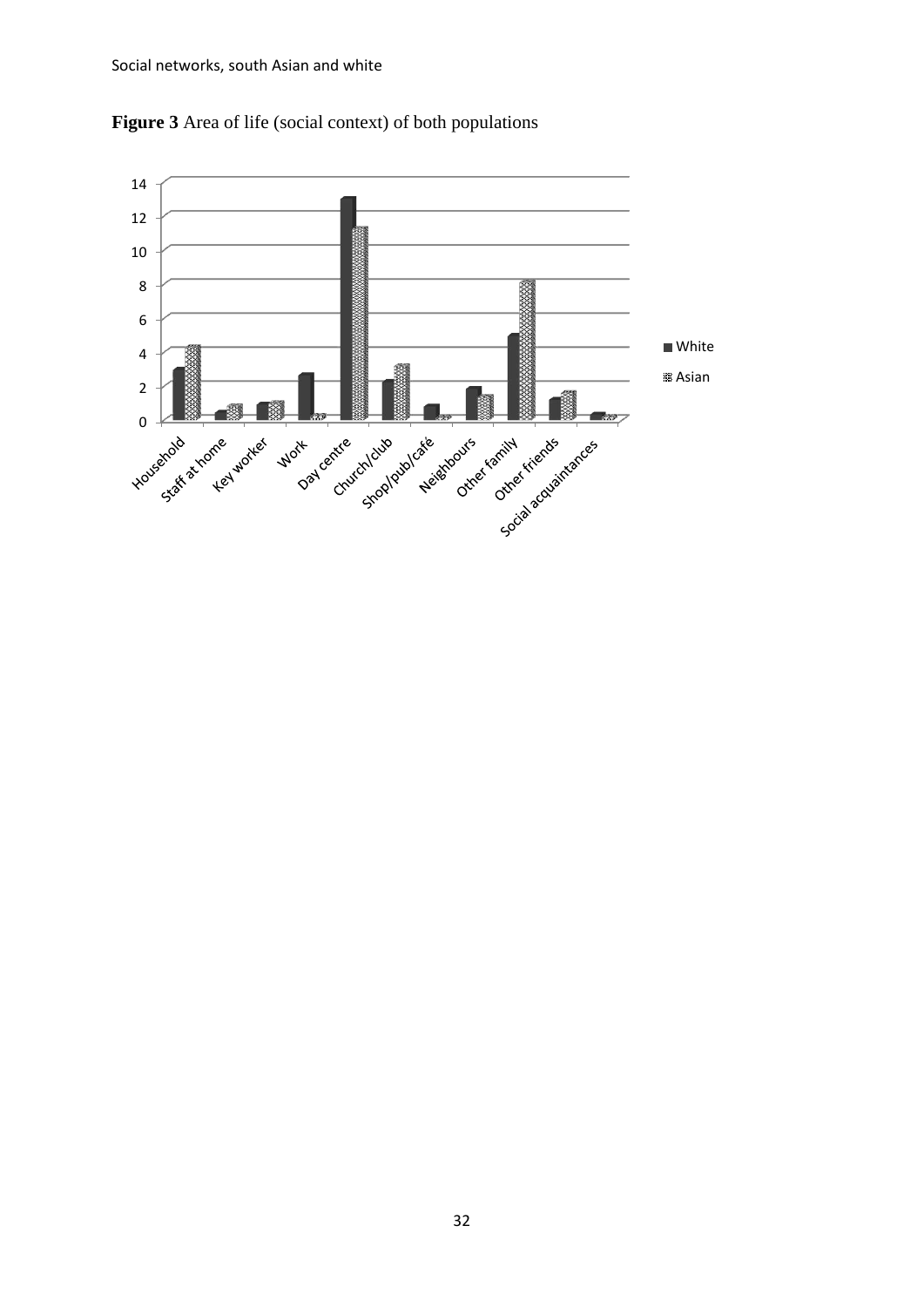| <b>Support Behaviours</b>                        |                       | <b>Ethnicity</b> |               |              |               |              |
|--------------------------------------------------|-----------------------|------------------|---------------|--------------|---------------|--------------|
|                                                  |                       |                  | $\frac{0}{0}$ |              | $\frac{0}{0}$ |              |
|                                                  |                       | White            | (n)           | <b>Asian</b> | (n)           | <b>Total</b> |
| <b>Functional Behaviours</b><br>Personal support |                       |                  |               |              |               |              |
|                                                  | Always/sometimes      | 3.0              | (24)          | 3.4          | (24)          | 48           |
|                                                  |                       |                  |               |              |               |              |
|                                                  | Hardly ever / never   | 96.9             | (758)         | 96.5         | (672)         | 1430         |
| Household support                                |                       |                  |               |              |               |              |
|                                                  | Always /<br>sometimes | 6.7              | (53)          | 9.1          | (64)          | 117          |
|                                                  | Hardly ever / never   | 93.2             | (729)         | 90.8         | (632)         | 1361         |
| Material support                                 |                       |                  |               |              |               |              |
|                                                  | Always /<br>sometimes | 9.8              | (77)          | 23.4         | (163)         | 240          |
|                                                  | Hardly ever / never   | 90.1             | (705)         | 76.5         | (533)         | 1238         |
| Decision and feedback                            |                       |                  |               |              |               |              |
|                                                  | Always /<br>sometimes | 13.5             | (106)         | 24.7         | (172)         | 278          |
|                                                  | Hardly ever / never   | 86.4             | (676)         | 75.2         | (524)         | 1200         |
| Confiding                                        |                       |                  |               |              |               |              |
|                                                  | Always /<br>sometimes | 28.6             | (224)         | 36.6         | (255)         | 479          |
|                                                  | Hardly ever / never   | 71.4             | (558)         | 63.4         | (441)         | 999          |
| Company                                          |                       |                  |               |              |               |              |
|                                                  | Always /<br>sometimes | 83.9             | (656)         | 86.4         | (601)         | 1257         |
|                                                  | Hardly ever / never   | 16.1             | (126)         | 13.6         | (95)          | 221          |
| Invisible                                        |                       |                  |               |              |               |              |
|                                                  | Always /<br>sometimes | 33.4             | (261)         | 37.8         | (263)         | 524          |
|                                                  | Hardly ever / never   | 66.6             | (521)         | 62.2         | (433)         | 954          |
| Critical                                         |                       |                  |               |              |               |              |
|                                                  | Always /<br>sometimes | 2.7              | (21)          | 8.5          | (59)          | 80           |
|                                                  | Hardly ever / never   | 97.3             | (761)         | 91.5         | (637)         | 1398         |

**Table 4** Frequency, support and interactional behaviours provided by network members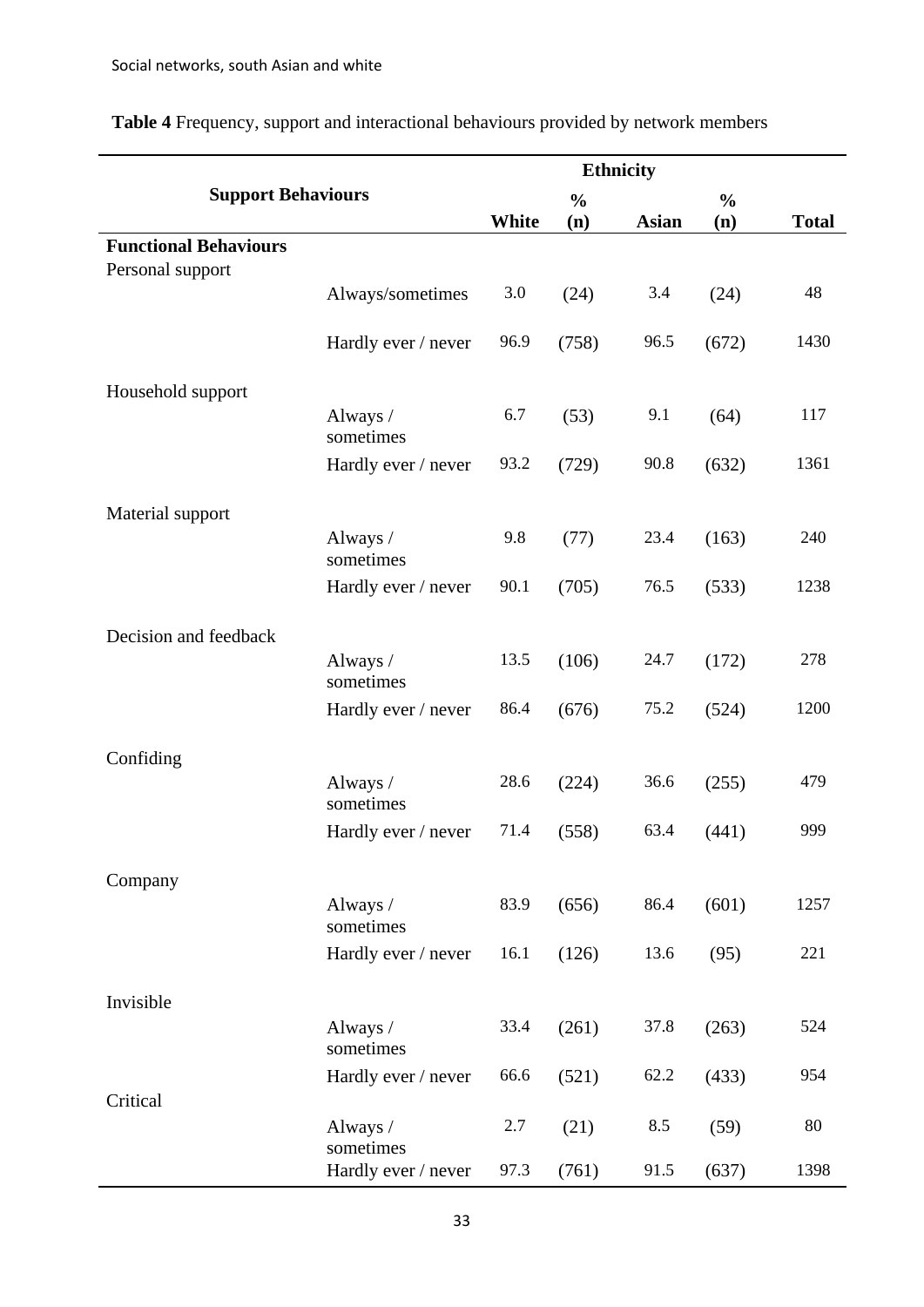Social networks, south Asian and white

## **Interactional Behaviours**

Reciprocity with contact

<span id="page-34-10"></span><span id="page-34-9"></span><span id="page-34-8"></span><span id="page-34-7"></span><span id="page-34-6"></span><span id="page-34-5"></span><span id="page-34-4"></span><span id="page-34-3"></span><span id="page-34-2"></span><span id="page-34-1"></span><span id="page-34-0"></span>

| Yes                          | 37.0 | (289) | 35.6    | (248) | 537          |
|------------------------------|------|-------|---------|-------|--------------|
| N <sub>0</sub>               | 63.0 | (493) | 64.4    | (448) | 941          |
|                              |      |       |         |       |              |
| Daily / weekly               | 69.8 | (546) | 68.1    | (474) | 1020         |
| Monthly / less               | 30.2 | (236) | 31.9    | (222) | 458          |
|                              |      |       |         |       |              |
| <b>Best</b>                  | 35.8 | (280) | 47.8    | (333) | 613          |
| Ok                           | 50.4 | (394) | 38.2    | (266) | 660          |
| Neutral                      | 13.6 | (106) | 12.2    | (85)  | 191          |
| <b>Bad</b>                   | 0.0  | (0)   | $0.2\,$ | (2)   | $\mathbf{2}$ |
| Very bad                     | 0.3  | (2)   | 1.4     | (10)  | 12           |
|                              |      |       |         |       |              |
| Close/best friend            | 89.3 | (698) | 91.2    | (635) | 1333         |
| Not close/don't<br>know well | 10.7 | (84)  | 8.8     | (61)  | 145          |
|                              |      |       |         |       |              |
| Less than a year             | 48.8 | (382) | 50.7    | (353) | 735          |
| More than 5 years            | 51.2 | (400) | 49.3    | (343) | 743          |
|                              |      |       |         |       |              |
| <b>White British</b>         | 96.2 | (752) | 37.5    | (261) | 1013         |
| Asian Indian                 | 3.8  | (30)  | 62.5    | (435) | 465          |
|                              | 782  |       | 696     |       | 1478         |
|                              |      |       |         |       |              |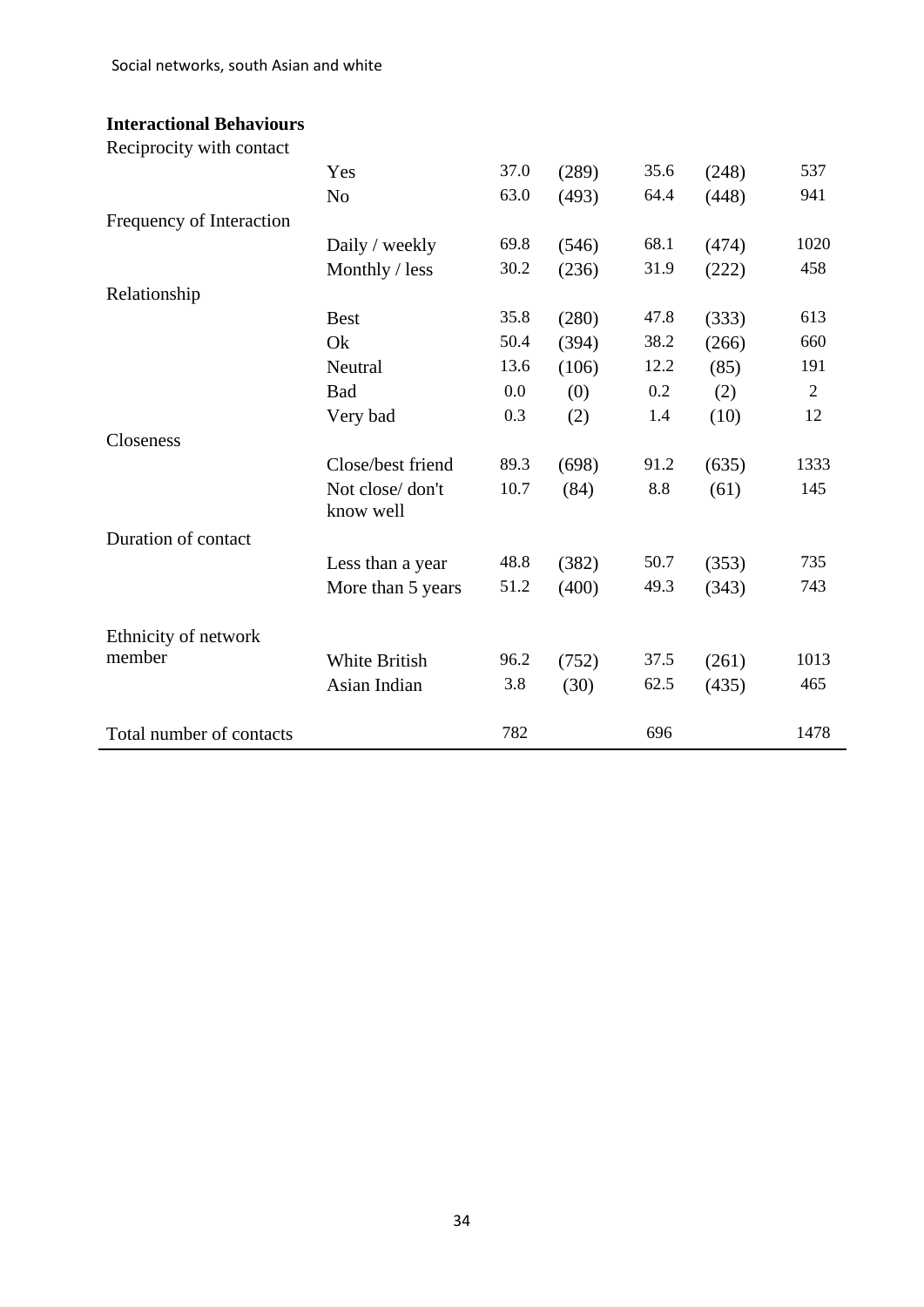#### <span id="page-35-1"></span>**REFERENCES**

- Ahmad, W. I., & Atkin, K. (1996). " Race" and Community Care." Race," Health and Social Care Series: ERIC.
- <span id="page-35-0"></span>Azmi, S., Hatton, C., Caine, A., & Emerson, E. (1996). Improving Services for Asian People with Learning Disabilities: The views of users and carers: Hester Adrian Research Centre.
- <span id="page-35-9"></span>Azmi, S., Hatton, C., Emerson, E., & Caine, A. (1997). Listening to adolescents and adults with intellectual disabilities from South Asian communities. Journal of Applied Research in Intellectual Disabilities, 10(3), 250-263.
- <span id="page-35-4"></span>Baxter, C., Poonia, K., & Ward, L., Nadirshaw, Z. (1990). Double discrimination: Issues and services for people with learning difficulties from black and ethnic minority communities: King's Fund Centre; Commission for Racial Equality, London.
- Becker, H., Roberts, G., Morrison, J., & Silver, J. (2004). Recruiting people with disabilities as research participants: Challenges and strategies to address them. Journal Information, 42(6).
- <span id="page-35-6"></span>Bowes, A., & Dar, N. (2000). Researching social care for minority ethnic older people: implications of some Scottish research. British Journal of Social Work, 30(3), 305-321.
- <span id="page-35-5"></span>British Sociological Association (2005). Equality and diversity, language and the BSA: Ethnicity and Race. Available at: www.britsoc.co.uk/equality-diversity (accessed 10 August 2016).

Broadhurst, S., & Forrester-Jones, R. (2007). Autism and Loss: Jessica Kingsley Publishers.

- <span id="page-35-3"></span>Burt, R. S., & Ronchi, D. (1994). Measuring a large network quickly. Social Networks, 16(2), 91-135.
- Cambridge, P. (1999). The first hit: a case study of the physical abuse of people with learning disabilities and challenging behaviours in a residential service. Disability & Society, 14(3), 285-308.
- <span id="page-35-2"></span>Chamba, R. (1999). On the edge: Minority ethnic families caring for a severely disabled child: The Policy Press.
- <span id="page-35-8"></span><span id="page-35-7"></span>Cummins, R. A., & Lau, A. L. (2003). Community integration or community exposure? A review and discussion in relation to people with an intellectual disability. Journal of Applied Research in Intellectual Disabilities, 16(2), 145-157.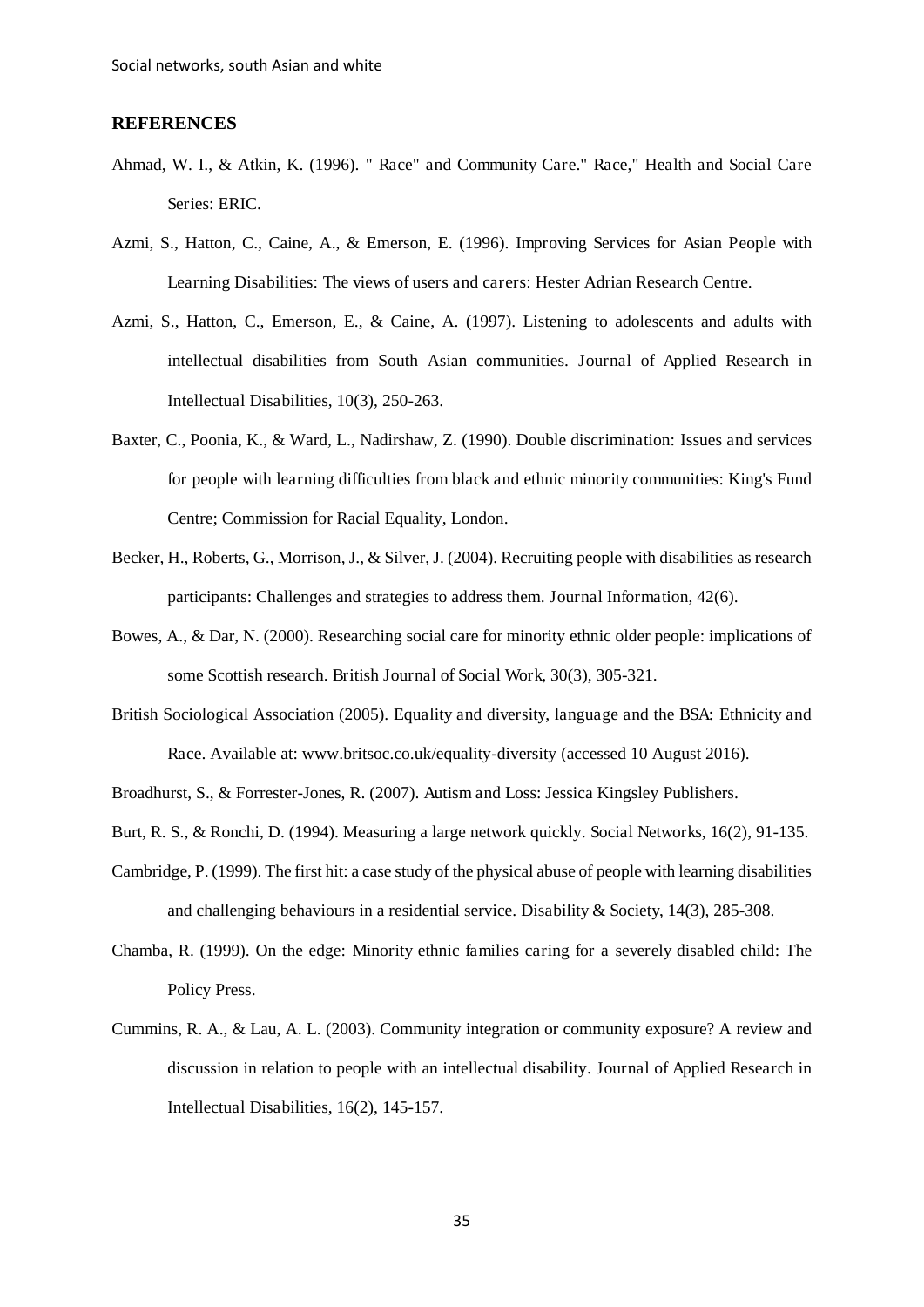- <span id="page-36-8"></span>Duberstein, P. R., Conwell, Y., Conner, K. R., Eberly, S., Evinger, J., & Caine, E. D. (2004). Poor social integration and suicide: fact or artifact? A case-control study. Psychological Medicine, 34(7), 1331-1337.
- <span id="page-36-7"></span>Duck, S., Rutt, D. J., Hoy, M., & Strejc, H. H. (1991). Some evident truths about conversations in everyday relationships all communications are not created equal. Human communication research, 18(2), 228-267.
- <span id="page-36-9"></span>Duvdevany, I. (2002). Self-concept and adaptive behaviour of people with intellectual disability in integrated and segregated recreation activities. Journal of Intellectual Disability Research, 46(5), 419-429.
- <span id="page-36-0"></span>Emerson, E., Azmi, S., Hatton, C., Caine, A., Parrott, R., & Wolstenholme, J. (1997). Is there an increased prevalence of severe learning disabilities among British Asians? Ethnicity & health, 2(4), 317-321.
- <span id="page-36-1"></span>Emerson, E. (2012). Deprivation, ethnicity and the prevalence of intellectual and developmental disabilities. Journal Epidemiol Community Health, 66(3), 218-224
- <span id="page-36-6"></span>Fatimilehin, I. A., & Nadirshaw, Z. (1994). A cross-cultural study of parental attitudes and beliefs about learning disability (mental handicap). Mental Handicap Research, 7(3), 202-227.
- Fernando, S. (2013). Cultural diversity, mental health and psychiatry: the struggle against racism: Routledge.
- Forrester-Jones, R., Carpenter, J., Coolen-Schrijner, P., Cambridge, P., Tate, A., Beecham, J., . . . Wooff, D. (2006). The social networks of people with intellectual disability living in the community 12 years after resettlement from long-stay hospitals. Journal of Applied Research in Intellectual Disabilities, 19(4), 285-295.
- <span id="page-36-3"></span><span id="page-36-2"></span>Forrester-Jones, R., Jones, S., Heason, S., & Di'Terlizzi, M. (2004). Supported employment: a route to social networks. Journal of Applied Research in Intellectual Disabilities, 17(3), 199-208.
- <span id="page-36-4"></span>Gabel, S. (2004). South Asian Indian cultural orientations toward mental retardation. Journal Information, 42(1).
- <span id="page-36-5"></span>Goffman, E. (1963). Stigma: Notes on the management of Spoiled Identity. Englewood Cliffs, NJ.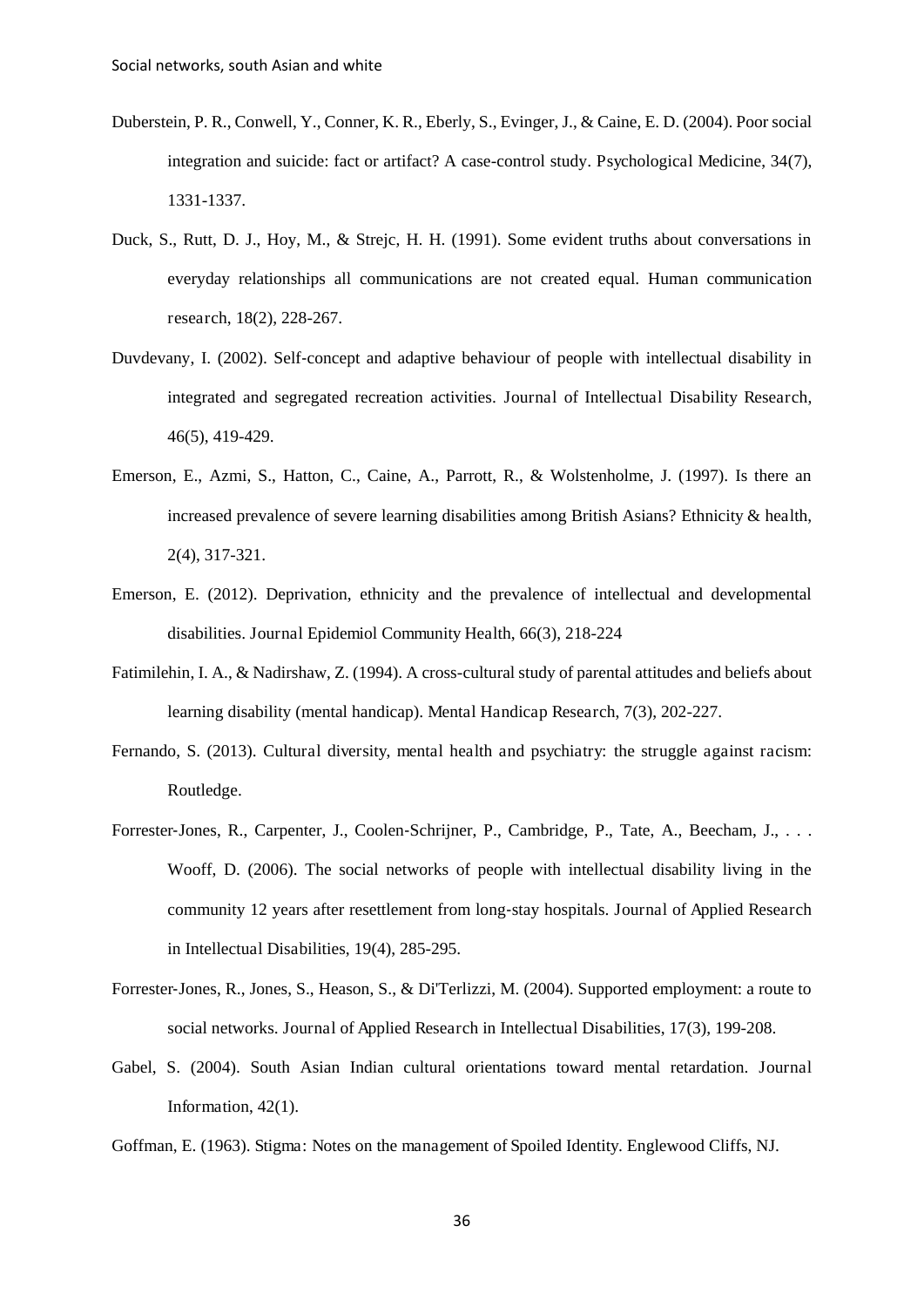- Hatton, C., Emerson, E., Robertson, J., Gregory, N., Kessissoglou, S., Perry, J., . . . Linehan, C. (2001). The adaptive behavior scale-residential and community (part I): towards the development of a short form. Research in developmental disabilities, 22(4), 273-288.
- <span id="page-37-6"></span><span id="page-37-0"></span>Hensel, E., Krishnan, M., Saunders, K., Durrani, N., & Rose, J. (2005). Impact of policy shifts on South Asian carers in the United Kingdom. Journal of Policy and Practice in Intellectual Disabilities, 2(1), 10-17.
- <span id="page-37-10"></span>Hill, R. A., & Dunbar, R. I. M. (2003). Social Network Size In Humans. Human Nature, 14 (1), 53-72.
- Lowe, K., Felce, D., Perry, J., Baxter, H., & Jones, E. (1998). Adults with severe learning disabilities and the most severe challenging behaviour in Wales (Vol. No. 12): Highlight.
- <span id="page-37-5"></span><span id="page-37-4"></span>McConkey, R., Grant, G., Goward, P., Richardson, M., & Ramcharan, P. (2005). Promoting friendships and developing social networks. Learning disability: A life cycle approach to valuing people, 468-490.
- <span id="page-37-2"></span>McGrother, C., Bhaumik, S., Thorp, C., Watson, J., & Taub, N. (2002). Prevalence, morbidity and service need among South Asian and white adults with intellectual disability in Leicestershire, UK. Journal of intellectual disability research, 46(4), 299-309.

Mir, G., & Britain, G. (2001). Learning difficulties and ethnicity: Department of Health London.

- <span id="page-37-7"></span>Mitchell, W. (2012). Parents' accounts: factors considered when deciding how far to involve their son/daughter with learning disabilities in choice making. Children and Youth Services Review, 34 (8), 1560-1569.
- <span id="page-37-8"></span>Murphy, G., & O'Callaghan, A. (2004). Capacity of adults with intellectual disabilities to consent to sexual relationships. Psychological Medicine, , pp 1347-1357.

<span id="page-37-3"></span>Nadirshaw, Z. (2000). Learning Disabilities in Multicultural Britain: Gaskell Publications.

- <span id="page-37-1"></span>Nadirshaw, Z. (2010). Therapy, Disability and Ethnicity. Anti-Discriminatory Practice in Counselling & Psychotherapy, 125.
- <span id="page-37-9"></span>Nadirshaw, Z., Newall, R., & Gournay, K. (2009). Race, culture and ethnicity in mental health care. Mental health nursing: An evidence based approach, 39-55.
- O'Hara, J. (2003). Learning disabilities and ethnicity: achieving cultural competence. Advances in Psychiatric Treatment, 9(3), 166-174.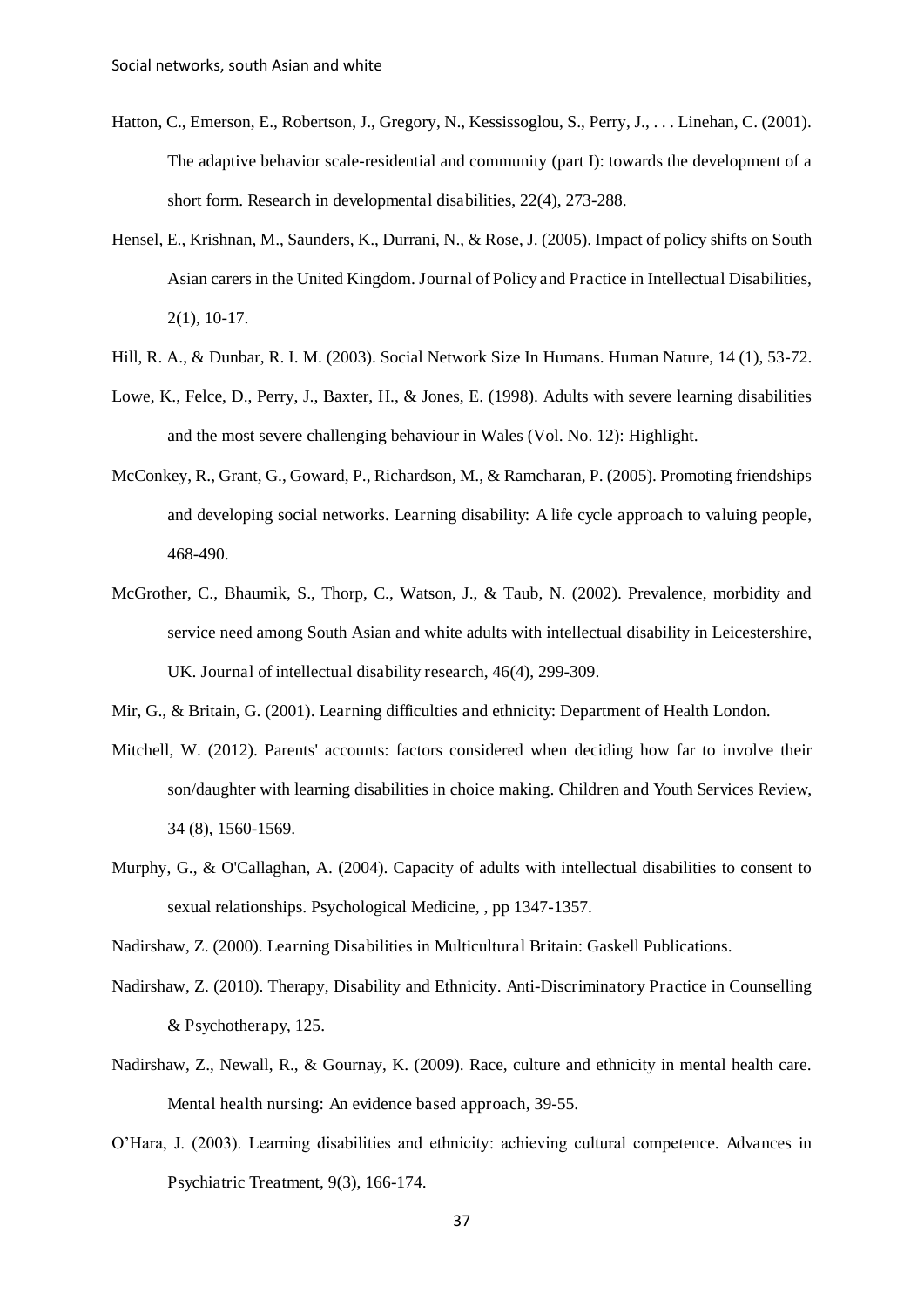- <span id="page-38-0"></span>Office of National Statistics (2003). Ethnic group statistics: A guide for the collection and classification of ethnicity data.
- ONS. (2011). Ethnicity and National Identity in England and Wales 2011.
- Ozbay, F., Johnson, D. C., Dimoulas, E., Morgan III, C., Charney, D., & Southwick, S. (2007). Social support and resilience to stress: from neurobiology to clinical practice. Psychiatry (Edgmont), 4(5), 35.
- Pawson, N., Raghavan, R., Small, N., Craig, S., & Spencer, M. (2005). Social inclusion, social networks and ethnicity: the development of the Social Inclusion Interview Schedule for young people with learning disabilities. British Journal of Learning Disabilities, 33(1), 15-22.
- Rack, P. (1982). Race, Culture and Mental Disorder: Tavistock.
- Raghavan, R., & Waseem, F. (2007). Services for young people with learning disabilities and mental health needs from South Asian communities. Advances in Mental Health and Learning Disabilities, 1(3), 27-31.
- Robertson, J., Emerson, E., Gregory, N., Hatton, C., Kessissoglou, S., Hallam, A., & Linehan, C. (2001). Social networks of people with mental retardation in residential settings. Journal Information, 39(3).
- Robertson, J., Emerson, E., Gregory, N., Hatton, C., Turner, S., Kessissoglou, S., & Hallam, A. (2000). Lifestyle related risk factors for poor health in residential settings for people with intellectual disabilities. Research in developmental disabilities, 21(6), 469-486.
- Sarason, I. G., Levine, H. M., Basham, R. B., & Sarason, B. R. (1983). Assessing social support: the social support questionnaire. Journal of personality and social psychology, 44(1), 127.
- Shah, R. (1992). The silent minority: Children with disabilities in Asian families: National Children's Bureau London.
- Strathdee, R. (2005). Social exclusion and the remaking of social networks: Ashgate Publishing, Ltd.
- Walsh, P. N., Heller, T., Schupf, N., & Van Schrojenstein Lantman-de Valk, H. (2001). Healthy ageing– adults with intellectual disabilities: women's health and related issues. Journal of Applied Research in Intellectual Disabilities, 14(3), 195-217.